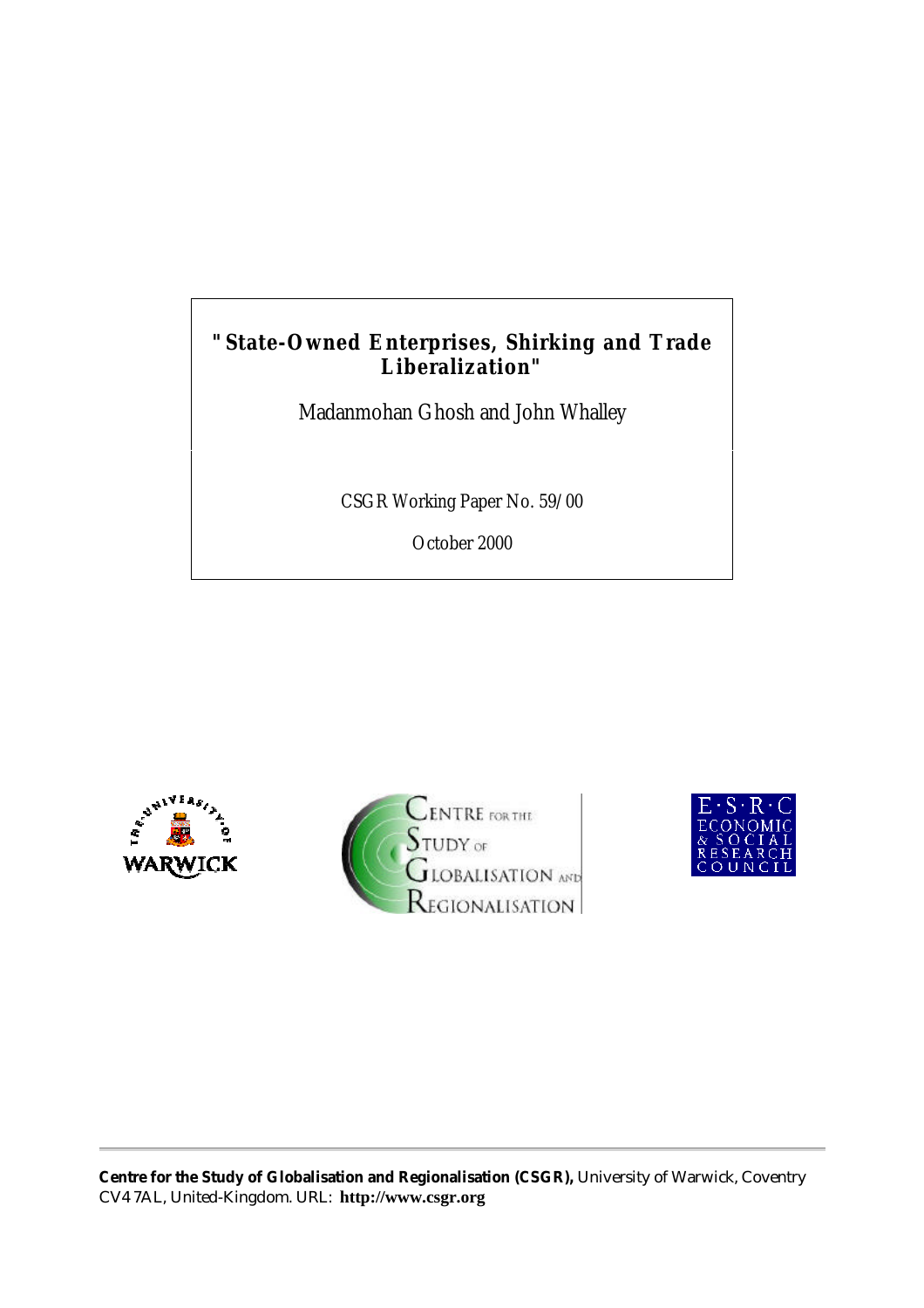**State-Owned Enterprises, Shirking and Trade Liberalization** Madanmohan Ghosh, and John Whalley<sup>1</sup> University of Western Ontario; Universities of Warwick and Western Ontario. CSGR Working Paper No. 59/00 October 2000

# **Abstract:**

We explore the implications of trade liberalization in economies with State Owned enterprises (SOEs) and shirking. SOEs are modelled as controlled by the members of the enterprise who determine output and effort levels, while facing output prices and wage rates set by government. Enterprise members must collectively meet a budget constraint that the value of sales equals the enterprise wage bill plus an exogenous enterprise commitment to the state budget. Labour can shirk either through low on the job effort (leisure), or through moonlighting to second jobs in the private sector. Three alternative formulations of equilibria in SOE economies are explored, and in these trade liberalization can produce effects opposite from conventional competitive models. In particular, the output of import competing SOEs increases rather than falls, and negative effects on imports can also occur. These models when calibrated to 1995 data for Vietnam also suggest quantitatively much larger impacts from trade liberalization than is the case for comparable conventional competitive models. This is because departures from Pareto optimality in SOE economies can be large and trade liberalization acts to discipline shirking associated with these inefficiencies. The implication we draw from our analysis is that to evaluate policy initiatives, such as trade liberalization, in developing and transition economies without explicitly recognizing the role that SOE's can play may be misleading. This is especially the case where SOEs account for a significant fraction of economic activity and shirking is involved.

Keywords: Shirking, State owned enterprises, Trade liberalization.

JEL Classification No. F4, H1, H3, H7.

Address for correspondence:

 $\overline{a}$ 

Professor John Whalley Department of Economics University of Warwick **Coventry** CV4 7AL, UK Email: J.Whalley@warwick.ac.uk

<sup>&</sup>lt;sup>1</sup> We are grateful to IDRC, Ottawa for financial support for work on a project on Modelling Policy Reform in Vietnam on which this paper draws, and to comments from participants in seminars in Western Ontario and Manila. Nguyen Chan, Bernard Decaluwe, Rodney Schmidt, Teryy Sicular, Ron Wintrobe and Vu Tuan Anh have provided helpful comments on earlier draft.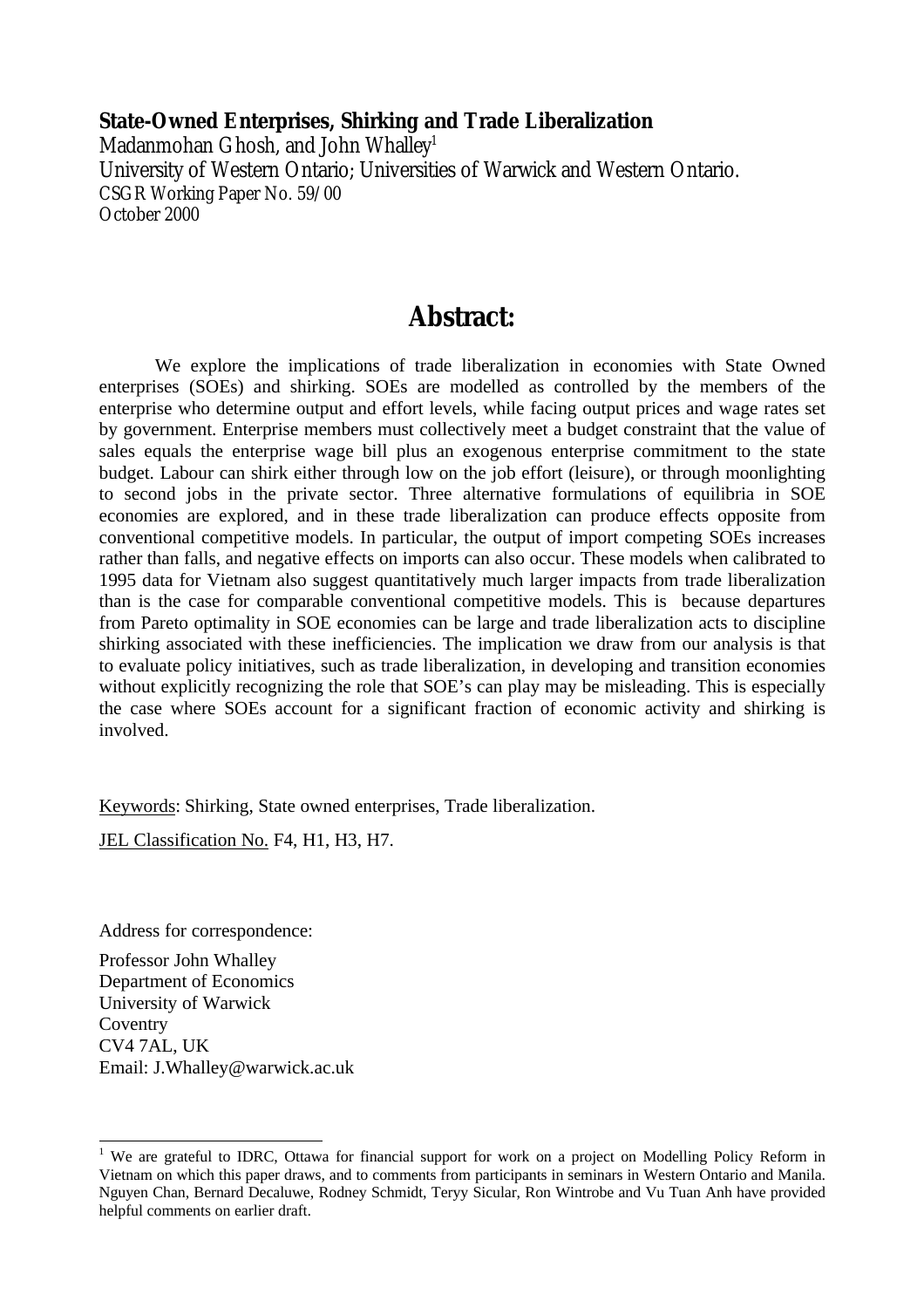### **INTRODUCTION**

Even though developing and transition economies have undergone extensive policy reform over the last 10-15 years, a persistent feature of many of these economies is a significance presence for state-owned enterprises (SOE's) (see World Bank (1995), p 29). Depending upon the economy under consideration, these often provide the dominant mode of organization in large scale and heavy manufacturing (steel, power, cement), as well as in financial and distribution sectors. In 1995 in Vietnam, for instance, SOEs were estimated to still account for around 30% of non-agricultural employment, and 43% of non-agricultural value added<sup>2</sup>.

Despite a large SOE presence in such economies, there has been relatively little analytical work done on them; including what objective function should be specified for them, what their optimizing behaviour is; and, more specifically, how they change conventional analyses of policy reform, such as trade liberalization. Much of the available literature either documents their extent (Jefferson and Singh (1999) provide a recent discussion of the SOE reform in China, largely providing data on their performance), empirically evaluates the relative performance of public and private enterprises (Caves and Christensen (1980), Boardman and Vining (1989), Bennett and Johnson (1979)), or evaluates the impact of incentive structures on SOE performance (Groves, Hong, McMillian and Naughton (1994)). Little or none of this literature discusses the impact that SOEs have on the comparative statics of policy reform within an economy wide analytical framework .

Here we use three related formulations of economies with state owned enterprises to analyze the implications for trade related policy reform. Our purpose is to show how different the analysis of the impacts of trade liberalization can become in the presence of SOEs, both quantitatively and

<sup>&</sup>lt;sup>2</sup> These are estimates from the General Statistical Office of Vietnam (1996).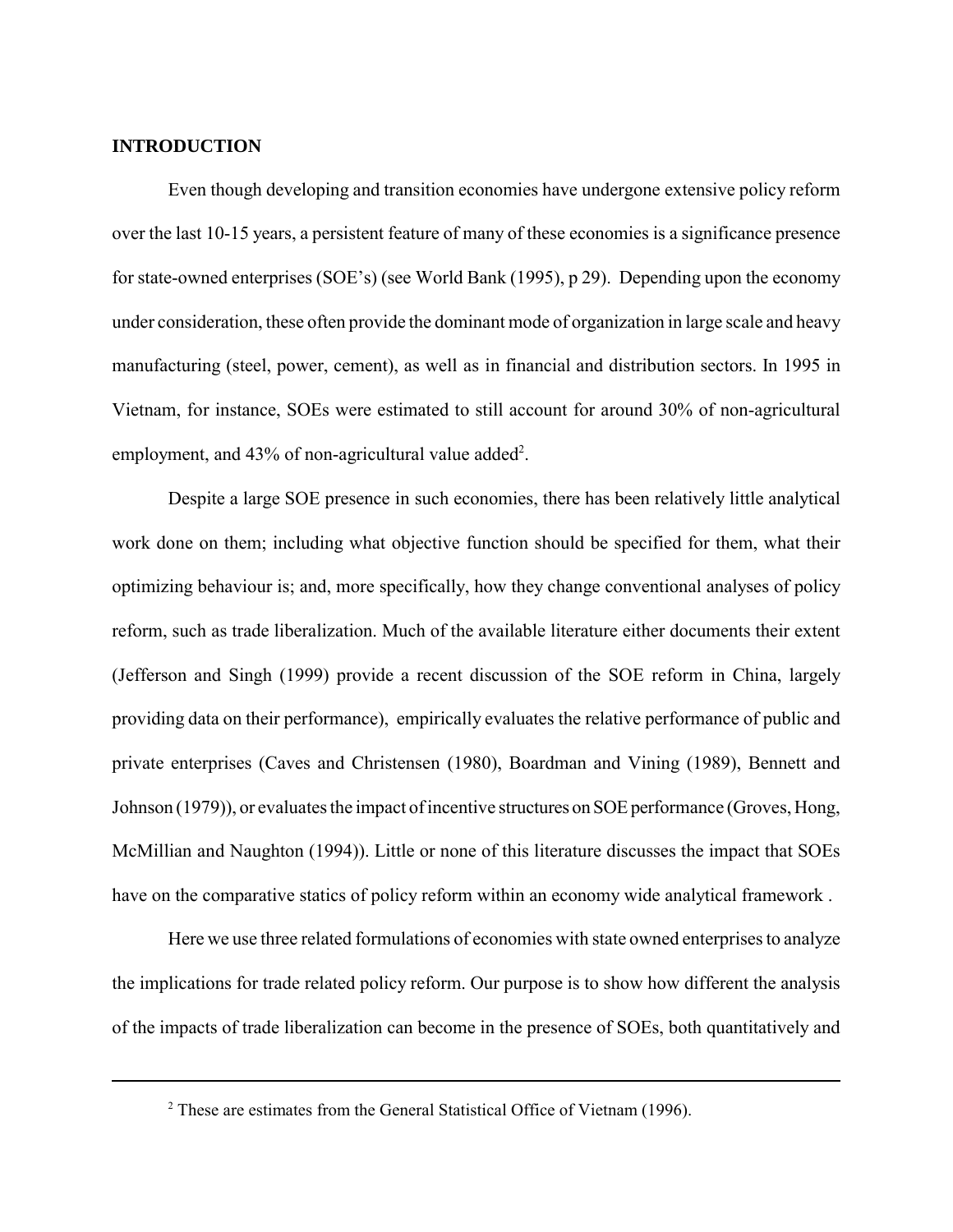qualitatively, more so than to claim we have a universal SOE formulation to be used everywhere, since SOEs operate in different ways in different economies. In our formulations employees are assumed to run the enterprise with their collective interest in mind, but to do so within government set rules. Thus, output prices and wage rates are set by government (a common practice), but employees determine output levels, effort levels, and can also regulate entry into the enterprise work force. We thus assume that, given output prices and wage rates, enterprise members jointly meet a budget constraint which requires that the value of sales cover material costs and state obligations (including interest), but once they have met this constraint they can shirk. They do this either by taking part-time jobs outside the enterprise (again common in transition economies), or through reduced effort<sup>3</sup>. Shirked labour may either be consumed as leisure, or be deployed (via part-time jobs) in the private sector. In the open economy case, trade quotas are needed to support a SOE equilibrium, since the prices set by government will typically depart from world prices.

Our first formulation assumes as a simplification that in all sectors of the economy there are only SOE enterprises. The membership of all enterprises is fixed, as are wage rates by sector. The government sets domestic prices for enterprise products and supports these through a series of trade quotas since the country involved is assumed to be price taker on world markets. Households (labourers) in each sector have preferences defined over goods and leisure (shirked labour). In equilibrium, both output levels by enterprise and the degree of shirking in each sector is endogenously determined.

<sup>&</sup>lt;sup>3</sup> There is wide spread anecdotal evidence to support these characterizations. As the World Bank (1995) publication "Bureaucrats in Business" puts it, "Government employees operate a casino in Ghana, bake cookies in Egypt, assemble watches in India, mine salt in Mexico, make matches in Mali, and bottle cooking oil in Senegal." (p.1)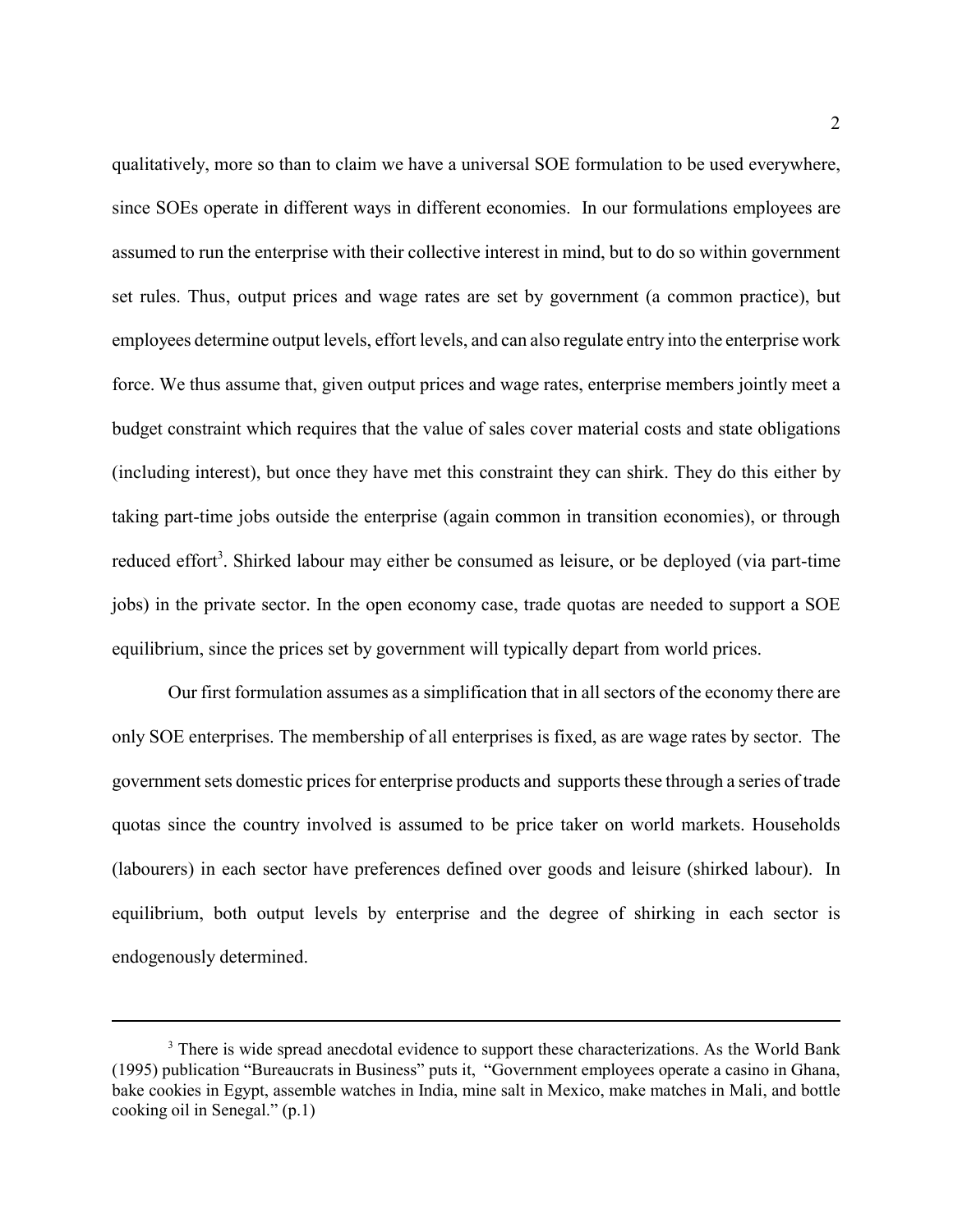In our second formulation, SOEs and private enterprises coexist in each sector. In contrast to the first formulation, shirked labour from SOEs can now be used in the private sector which sells separate and distinctive products and offers part-time jobs. Instead of shirking simply yielding leisure, shirked labour can now be redeployed in the private sector. Trade liberalization which disciplines SOEs will thus transfer shirked labour back from the private sector to the SOEs.

Our third formulation, we use a mobility treatment in which SOE membership is no longer fixed, but endogenously determined to reflect migration decisions based on comparisons of the wage in the private sector and the combined return from working (including the monetary value of the marginal utility of shirking) in the SOE sector. In this formulation, equilibrium conditions link wage rates across the two sectors via the marginal benefit of shirking in the SOE sector.

We model trade liberalization in all three formulations as eliminating trade quotas and lowering domestic prices of previously protected products<sup>4</sup>. Given both the fixed membership of enterprises producing such products and the enterprise budget constraint, this implies that in our first two formulations, shirking will fall and the output in the import competing sector must increase (not fall as is conventionally the case when protection is removed). Imports can thus fall rather than rise under trade liberalization due to increased domestic production of import substituting state enterprise sector products. Trade liberalization may or may not be welfare improving, depending upon whether the marginal product of labour in any SOE impacted by the change is higher or lower than the marginal value of leisure (or the marginal product of labour employed in the private sector

<sup>&</sup>lt;sup>4</sup> Although, typically, more general SOE reform precedes other policy reforms, such as in the trade sector. See the discussion of the experience in Vietnam in O' Connor (1995)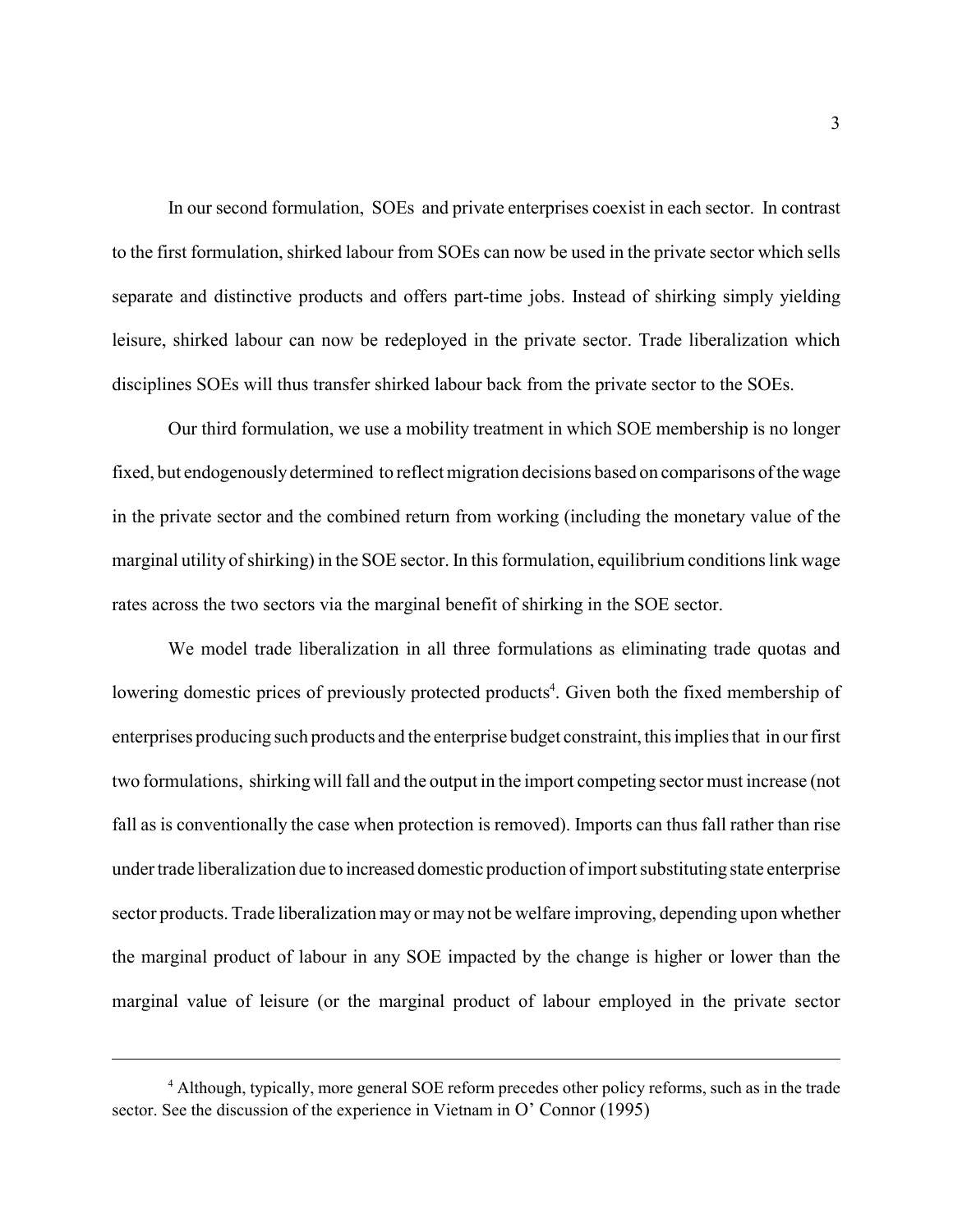formulation two). Typically, and as our results show, the quantitative effects on welfare (via changes in shirking) of trade liberalization in such models will swamp those generated by conventional competitive models.

We parameterize versions of all these models using data for Vietnam for 1995 and use counterfactual experiments to analyze the impacts of trade liberalization in the presence of SOEs. Model results serve to emphasize the themes for the paper set out above; output responses under liberalization are perverse compared to traditional competitive models; imports can fall; liberalization can be either welfare worsening or welfare improving; and quantitatively the effects are typically much larger in models with SOEs than in competitive models. The conclusion we draw is that when looking at trade and other policy reform in developing and transition economies in the presence of SOEs, their potential impacts need to be more widely acknowledged and explicitly incorporated than at present, since the analysis can be quite different from the competitive case.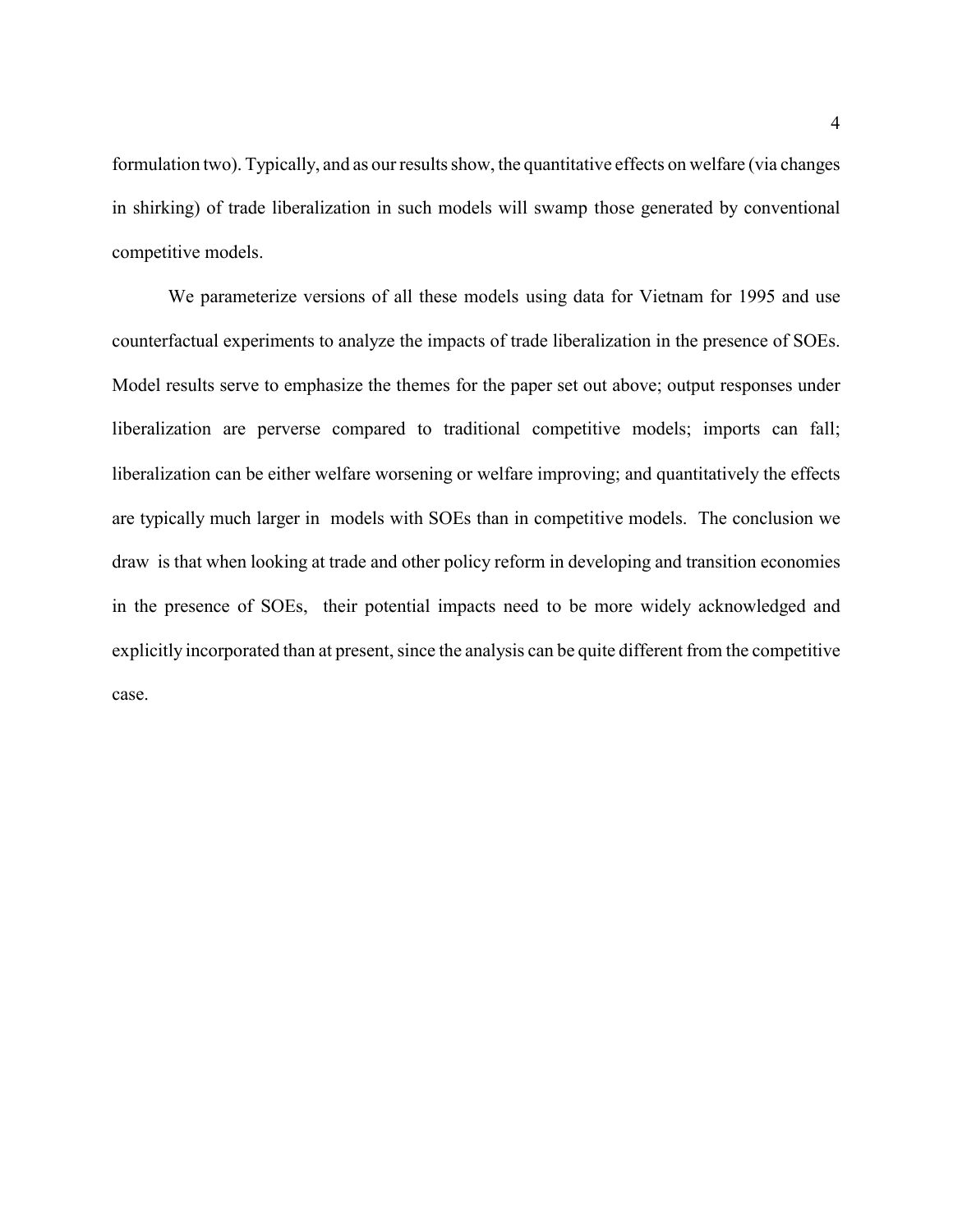# **1. MODELS OF STATE OWNED ENTERPRISE BEHAVIOUR WITH SHIRKING** *A Basic Model*

We begin with a simple model of a economy with SOEs, into which we incorporate shirking behaviour by members of the enterprise. We assume each SOE produces a distinct product, that labour is the sole variable input for each SOE, and there are decreasing returns to scale (reflecting the presence of fixed capital). Each enterprise has a fixed work force  $\overline{L}_i$ , but only a portion ,  $\lambda_i$ , of the labour available to it enters production due to shirking.

Shirking arises in the model because each SOE has both a fixed membership and faces a fixed (government determined) wage which is paid independently of the effort of employees. Once minimum conditions for each worker's effort level are met, the remaining effort can be shirked. Shirking, in practice, will be reflected in limited effort being applied when at work, early departure from and/or late arrival at work, labour supplied to second jobs, and other such phenomena. For simplicity, we assume that shirking occurs at a similar level across all members of the enterprise. This could be because members of the enterprise are able to monitor what all other members do, and any deviation from common behaviour can be penalized by others in some way (social penalties (displays of disapproval), for instance). Under this treatment,  $\lambda_i$  becomes the variable input in production for the enterprise.

We write each enterprise production function as

$$
Y_i = A_i (\lambda_i \overline{L}_i)^{\alpha_i} \tag{1}
$$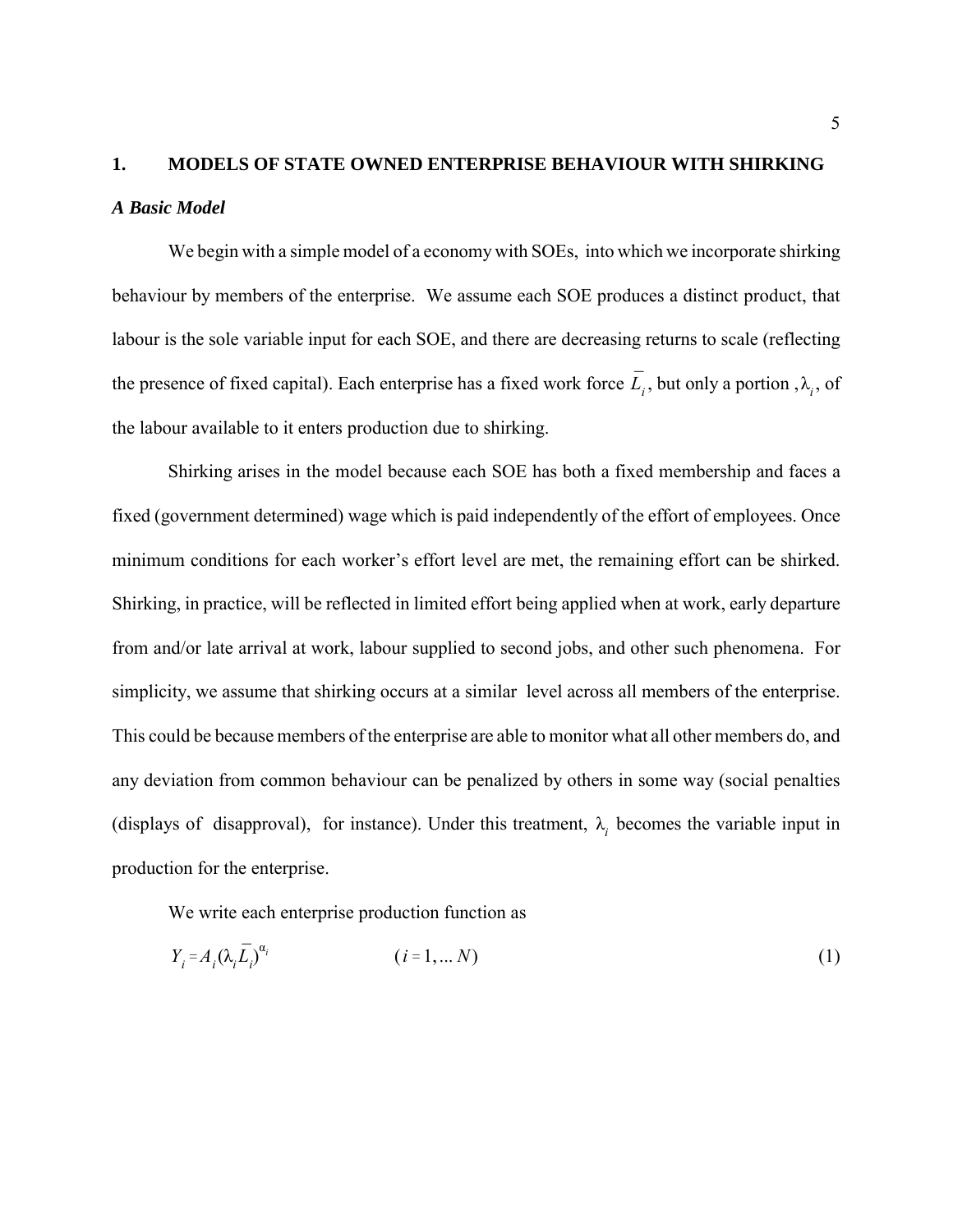where  $Y_i$  denotes enterprise output;  $A_i$  is a unit term;  $\lambda_i$  is the fraction of the potential labour input actually applied to production in the enterprise; and  $\alpha_i$  < 1 since we assume decreasing returns to scale<sup>5</sup>.

The budget constraint collectively faced by members of the enterprise is

$$
\overline{P}_i Y_i = \overline{W}_i \overline{L}_i + \overline{S}_i \tag{2}
$$

We assume that all workers in the enterprise receive a fixed wage  $\overline{W}_i$  independently of their effort; the government controls the price of the output of the enterprise at  $\overline{P}_i$  (a common although not always uniform practice in developing/transition economies); and  $\overline{S_i}$  is the level of contribution to the state budget required from the enterprise, which we take to be exogenous. In this case, simple substitution of (1) into (2) determines  $\lambda_i$ , given  $A_i$  and  $\alpha_i$ .

We assume that the government uses a set of binding quotas on net trades, (import and export quotas,  $N_i$ ) to support the government controlled output prices,  $\overline{P}_i$ . These allow domestic prices to differ from given world prices,  $P_i^{\{w_6\}}$ . The removal of these quotas under trade liberalization forces domestic prices to equal world prices.

On the demand side of the economy, a representative household is assumed to reflect the preferences of workers employed in each enterprise. This representative household maximizes a utility function

$$
U^{i}(G_{j}^{i},(1-\lambda_{i})\overline{L}_{i}) \qquad (i=1...N); (j=1,...N)
$$
 (3)

 $Y_i = A_i K_i^{(n)} \left( \lambda_i L_i \right)^{\alpha_i}$ . In this rewritten form,  $\lambda_i$  still remains as the only variable input and decreasing returns to the variable input still applies, even though the production function might appear to be written as constant returns to scale.

<sup>&</sup>lt;sup>6</sup> There is no rationing on either side of the goods market.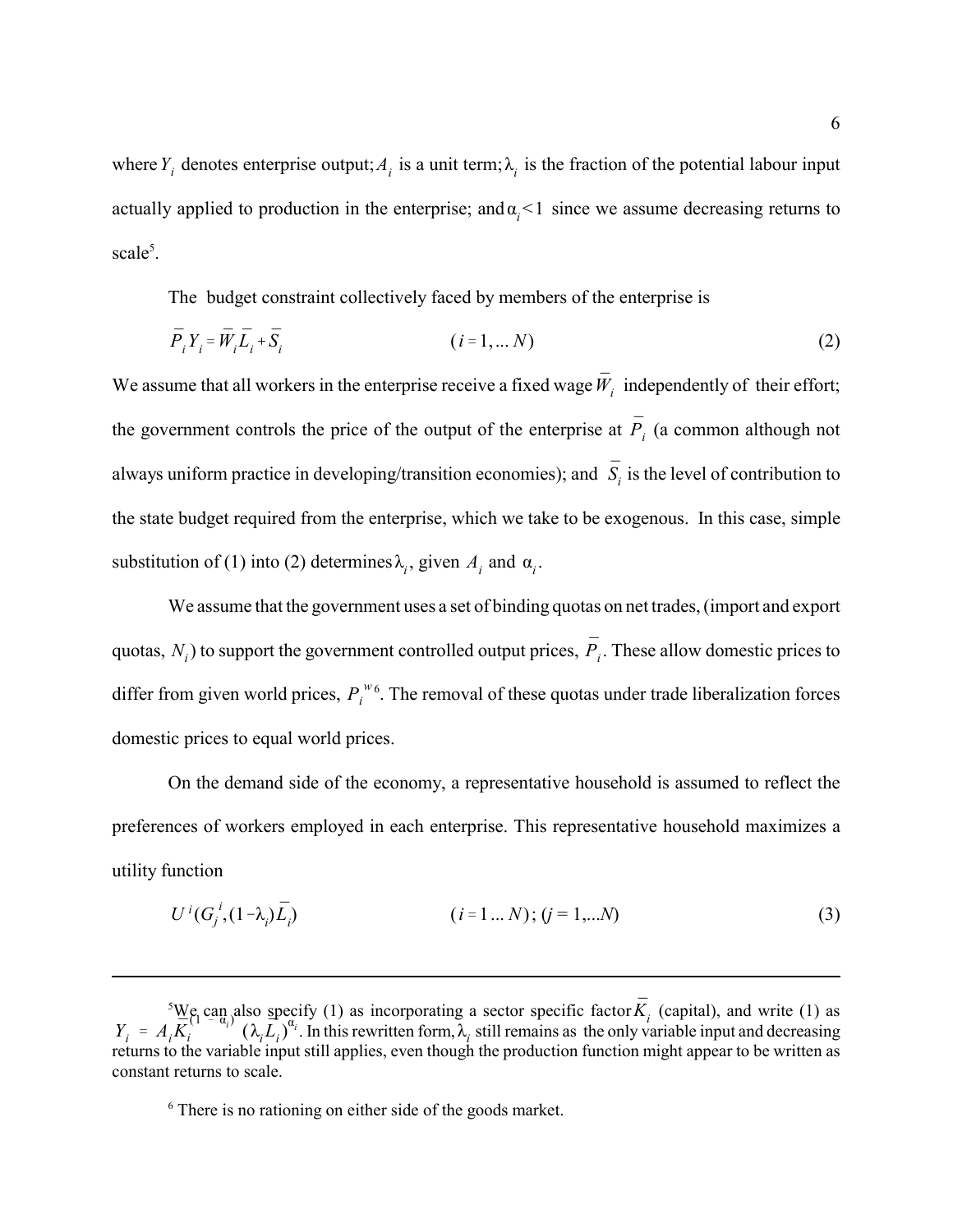subject to the budget constraint

$$
\sum_{j=1}^{N} \overline{P}_j G_j^i = \overline{W}_i \overline{L}_i \qquad (i = 1, \dots N)
$$
 (4)

where  $G_j^i$  is to the consumption of good *j* by labour (enterprise) type *i*, and  $U_i$  is the utility of the representative worker in enterprise *i*.

We assume, for simplicity, that (3) is additively separable and can be written as

$$
U^{i}(G_{j}^{i}) + v^{i}((1 - \lambda_{i})\overline{L}_{i}) \qquad (i = 1,... N); (j = 1,... N)
$$
 (5)

and thus maximizing the subfunction  $U^{i}(G^{i}_{j})$  subject to the budget constraint (4) yields conventional commodity demand functions for each group of enterprise workers. In the calculations we report later, we assume that the  $U^{i}(G_j^i)$  are CES<sup>7</sup>

Trade quotas in this formulation are set such that, at the controlled domestic prices  $\overline{P}_i$ , the commodity demands  $D_i(\overline{P})$  determined from utility maximizing behaviour (i.e., maximizing (3) subject to (4), and summing across workers in all enterprises), along with the quotas, clear the domestic markets, i.e,

$$
D_i(\overline{P}) = N_i + Y_i \tag{6}
$$

The  $N_i$  also have to satisfy the trade balance condition that at world prices

$$
\sum_{i=1}^{N} P_i^{\ w} N_i = 0. \tag{7}
$$

<sup>7</sup> These yield demands for commodities for workers from enterprise j for good i as

 $D_i^j(\overline{P}) = \frac{P_i^j}{P_i^j}$ , where  $\beta_i^j$ ,  $I^j$ , and  $\sigma_i$  are share parameters, the cash income *I*  $p_i$  (1)  $-\frac{p_j}{P_i^{(s)}}\sum \beta_k^j P_j$  $\overline{p}_1 - p_i$ *j j*  $i \in \mathcal{L}P_k$ *j*  $\sum_{k \neq i} P_k$ <sup>1</sup> k  $\overline{(\overline{P})} = \frac{p_i \cdot \overline{P}}{p_{\sigma_j} \cdot \nabla \overline{R} \cdot \overline{P}}$  $\sum \beta_k^{\ j} P_k^{(1-)}$ ≠ β  $\frac{\rho_i T^j}{\sigma_j \sum \beta_k^j P_k^{(1-\sigma_j)}}$ , where  $\beta_i^j$ ,  $I^j$ , and  $\sigma_j$ 

and the elasticity of substitution in preferences for enterprise j workers respectively. The market demands

$$
D_i(\overline{P}) = \sum_j D_i^j(\overline{P}).
$$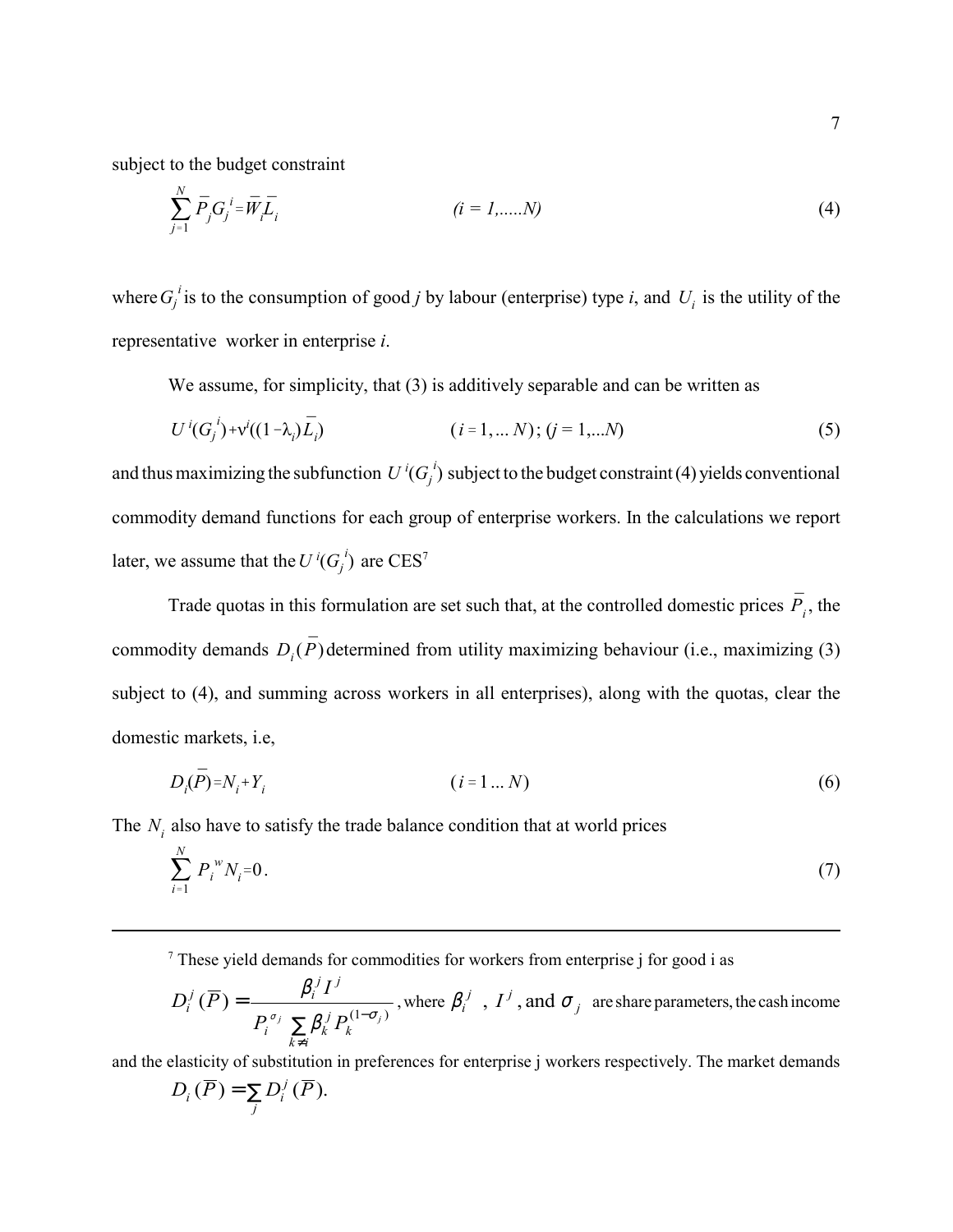In this formulation, the cash income of workers in the enterprise,  $\overline{W}_i \overline{L}_i$ , is independent of the amount of shirking. Shirking is limited by the budget constraint of the enterprise, which requires sufficient labour be deployed to generate sales to cover costs<sup>8</sup>. Shirking levels will change if the government changes prices, either directly (with accompanying changes in  $N_i$ ) or as an accompaniment to trade liberalization<sup>9</sup>.

(1)-(7) thus yields a well defined equilibrium structure in which the level of shirking in each SOE,  $\lambda_i$ , is endogenously determined, while workers are guaranteed jobs in their enterprise at a fixed wage. Product prices are fixed, and enterprises have to satisfy their budget constraint. Trade quotas which meet a trade balance condition support the equilibrium.

Trade liberalization in this framework involves a change in or removal of the trade quotas  $N_i$ . Under a move to free trade,  $N_i$  increase to the point that they are no longer binding, while with more heavily protected trade  $N_i$  decrease. In the case where the  $N_i$  are no longer binding, the government must set prices,  $\overline{P}_i$ , to equal the world prices  $P_i^w$ . Unrestricted net trades,  $T_i$ , are then endogenously determined such that

$$
D_i(P^w) = T_i + Y_i \tag{8}
$$

and

$$
\sum_{i=1}^{N} P_i^{\ w} T_i = 0 \,. \tag{9}
$$

From (1) and (2) a move to free trade will increase  $\lambda_i$ , reduce shirking, and increase output in industries that were protected against imports i.e.  $(\overline{P}_i > P_i^{\ w})$ . This is the opposite production

<sup>&</sup>lt;sup>8</sup> This is in the spirit of satisficing behaviour first described by Simon (1959).

<sup>&</sup>lt;sup>9</sup> Recent papers by Dong and Dow (1993), and Bai and Wong (1998) also discuss shirking and state owned enterprise operations; but do not draw the link to trade liberalization we emphasize here. Also see Mori (1991).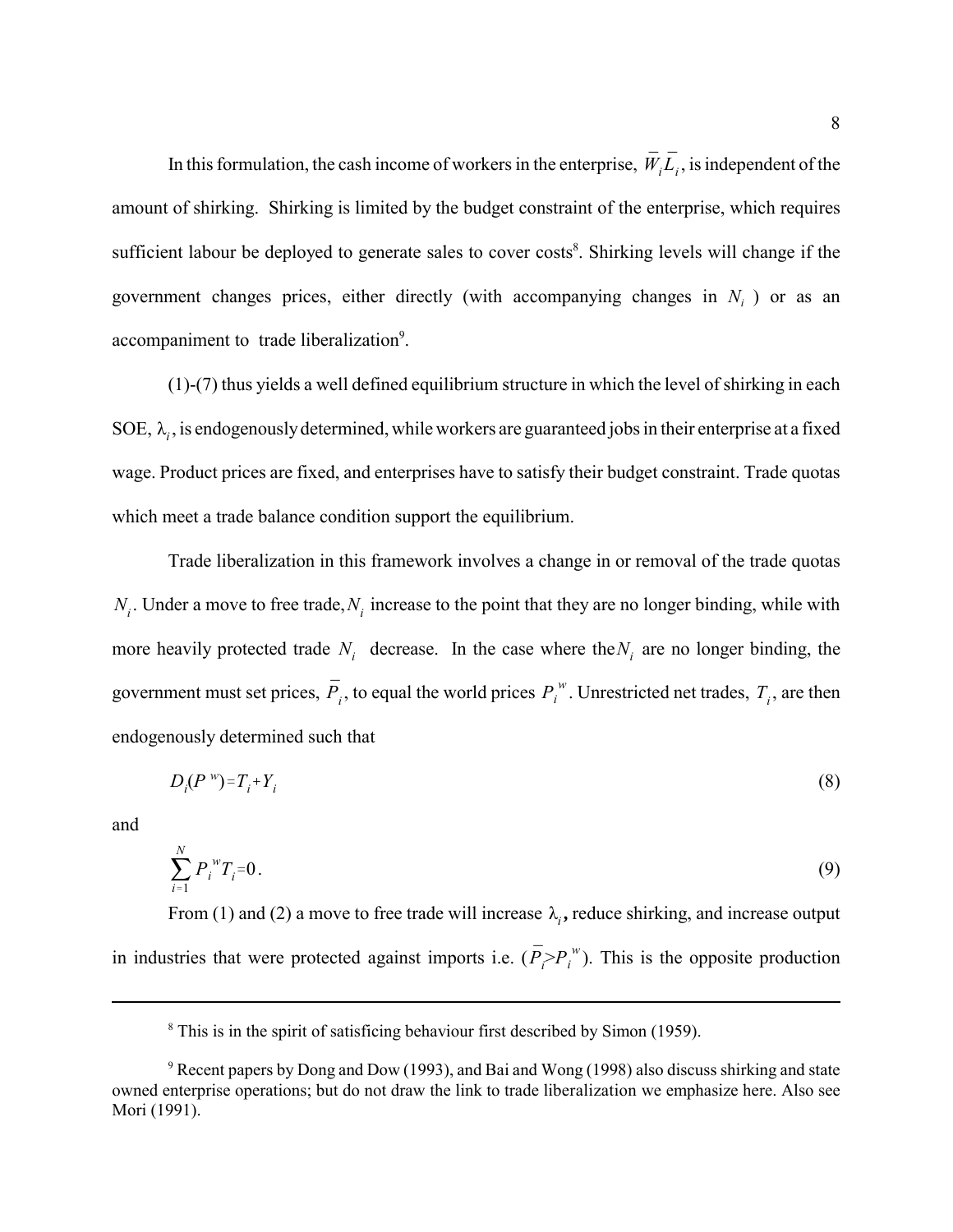response for protected industries usually associated with an elimination of protection in the competitive case. Imports may also fall under trade liberalization due to this production response. In industries where exports are initially restrained by trade quotas,  $(\overline{P}_i P_i^w)$ , a move to free trade will lower  $\lambda_i$  (again from (1) and (2)) increase shirking, and reduce output; also a further perverse supply response relative to that conventional in the literature. Because of these different effects on shirking and production in export and import industries, and the lack of marginal conditions linking shirked effort and SOE effort at the margin, the net effect of trade liberalization on welfare is also unclear; it can either rise or fall.

#### *A Model with a State Owned and Private Sector*

In our second model formulation, we consider shirked labour from SOEs being used in part time private sector (second) jobs instead of going into leisure consumption. We can modify the basic model set out above by adding a private sector to it, recognizing that, typically, state owned enterprises coexist with those in the private sector, although the products produced in each may differ. A common observation is of full time employees of SOEs moonlighting, or taking part time jobs in the private sector (often in services such as tourism, retailing or business services, and light manufacturing (clothing, footwear, furniture)). In many transition economies, one often hears of managers and workers departing from their SOE jobs at some point during the day to work on their own small business in areas such as these $10$ .

Under this formulation, the utility function (3) is defined over a vector of SOE products,  $G_i$ , and private sector goods,  $C_k$ , as

<sup>&</sup>lt;sup>10</sup> This is common in Vietnam. The World Bank (1995) also discusses this phenomenon more broadly, indicating its presence in many countries. See also footnote 3.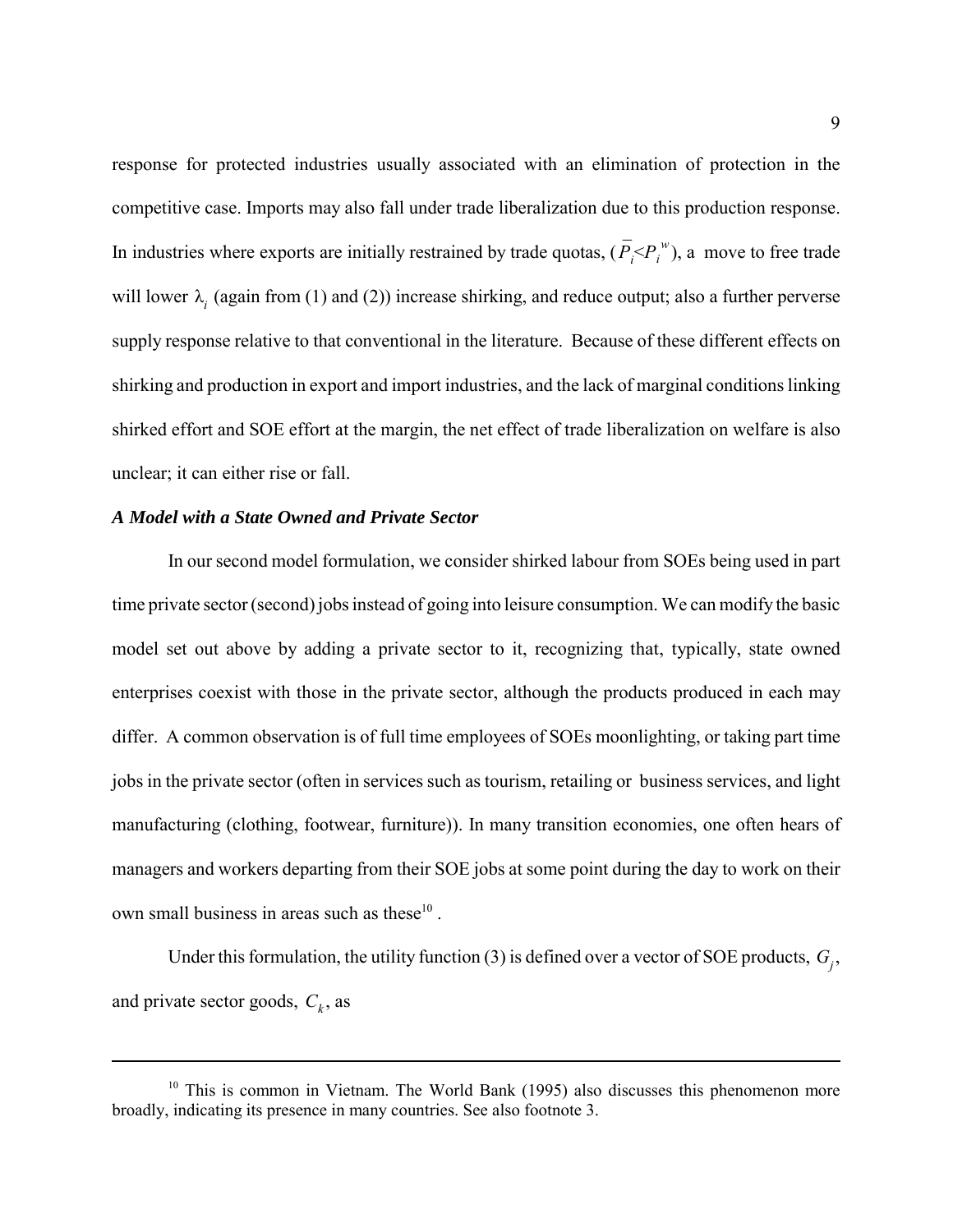$$
U^{i}(G_{j}^{i}, C_{k}^{i}) \qquad (i = 1, \dots N); (j = 1, \dots N); (k = 1, \dots K)
$$
\n(10)

where  $C_k^i$  denotes consumption of the privately provided good k by household (worker) type i (in this formulation there are K privately provided goods).

Now shirked labour no longer enters the utility function (3) but the production function for the state owned enterprise is again given by (1), and the enterprise budget constraint remains as (2).The household budget constraint for type *i* workers is instead given by

$$
\sum_{j=1}^{N} \ \overline{P}_j \ G_j^i \ + \ \sum_{k=1}^{K} \ P_k \ C_k^i \ = \ \overline{W}_i \ \overline{L}_i \ + \ (1-\lambda_i) \ \overline{L}_i \ W_i \tag{11}
$$

where  $W_i$  is the private sector market wage for workers initially employed in state owned enterprise  $i$ ; (1- $\lambda$ <sub>i</sub>) is the portion of labour of type *i* sold on private sector labour markets; and  $P_k$  is the price of the private sector product of type k.

Private sector production of good k is given by the production function

$$
C_k = \varphi_k (L_k^P)^{\alpha_k} \tag{12}
$$

where there are again decreasing returns to the variable input  $L_k^P$ . In equilibrium, the total labour

used in all private sector enterprises equals shirked labour supplied by members of all SOEs, i.e.,

$$
\sum_{i=1}^{N} (1 - \lambda_i) \overline{L}_i = \sum_{k=1}^{K} L_k^P
$$
\n(13)

Since labour in each private sector enterprise is paid its value marginal product, it follows that

$$
W_k = \varphi_k \ P_k \ \alpha_k \ (L_k^P)^{\alpha_{k-1}} \tag{14}
$$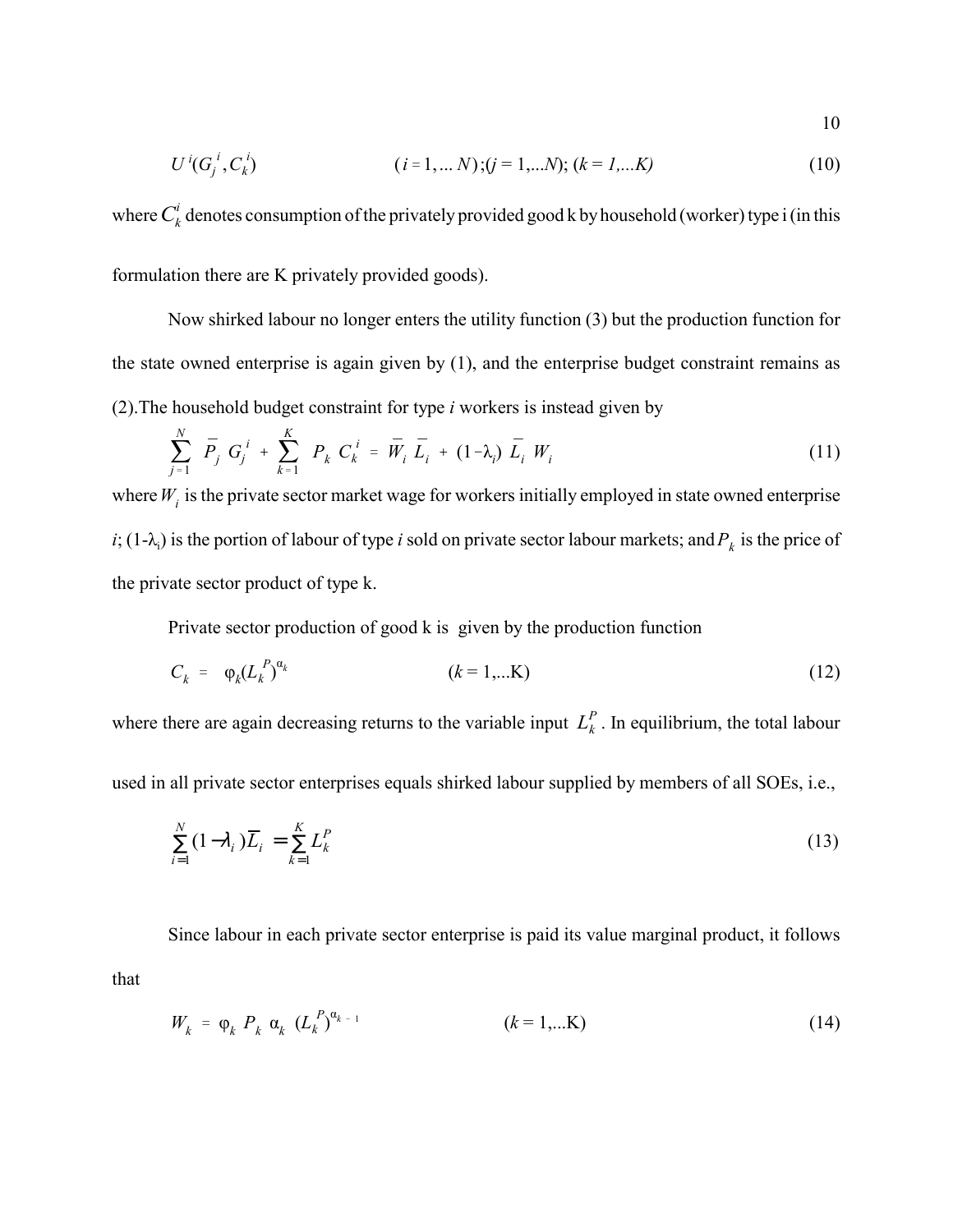The return to the implicit fixed factor in each private sector production process reflects the difference between the value of output at private sector market prices,  $P_k$ , and the payment to the variable factor (shirked labour supplied by SOE members).

In this formulation, private sector goods and labour markets clear in equilibrium, and the  $\lambda_i$ are endogenously determined as before. Trade quotas,  $N_i$ , are again needed to support prices set by government for the state owned enterprise sectors. Trade liberalization, represented again by an elimination of import quotas, will, as before, perversely increase production in protected sectors and reduce production where export restraints no longer apply. Impacts on imports can again be opposite to conventional analyses. Whether such a change is welfare worsening or welfare improving are yet again ambiguous, but now also depend upon the relationship between the value marginal product of labour in SOEs and the private sector, and the impact on shirking.

#### *Mobility between SOE's and the Private Sector*

We finally consider a further variant on the basic model above where the membership of SOEs is variable rather than fixed. In this, workers are mobile between SOEs and the private sector in the event of a shock to the economy, such as trade liberalization. New entry to SOE's can occur, and individual members of SOEs can choose to terminate their membership and instead work in the private sector. Part time jobs in the private sector are excluded under this formulation.

In this case, we again specify a private sector production function of the form

$$
C_k = \varphi_k \left( L_k^P \right)^{a_k} \qquad \qquad (k = 1, \dots K)
$$
 (15)

where  $L_k^P$  denotes to the labour employed in the kth private sector. We again assume that private sector labour is paid its value marginal product, i.e.,

$$
W = \varphi_k \ P_k \ \alpha_k \ (L_k^p)^{\alpha_{k-1}} \quad (K=1,......K)
$$
 (16)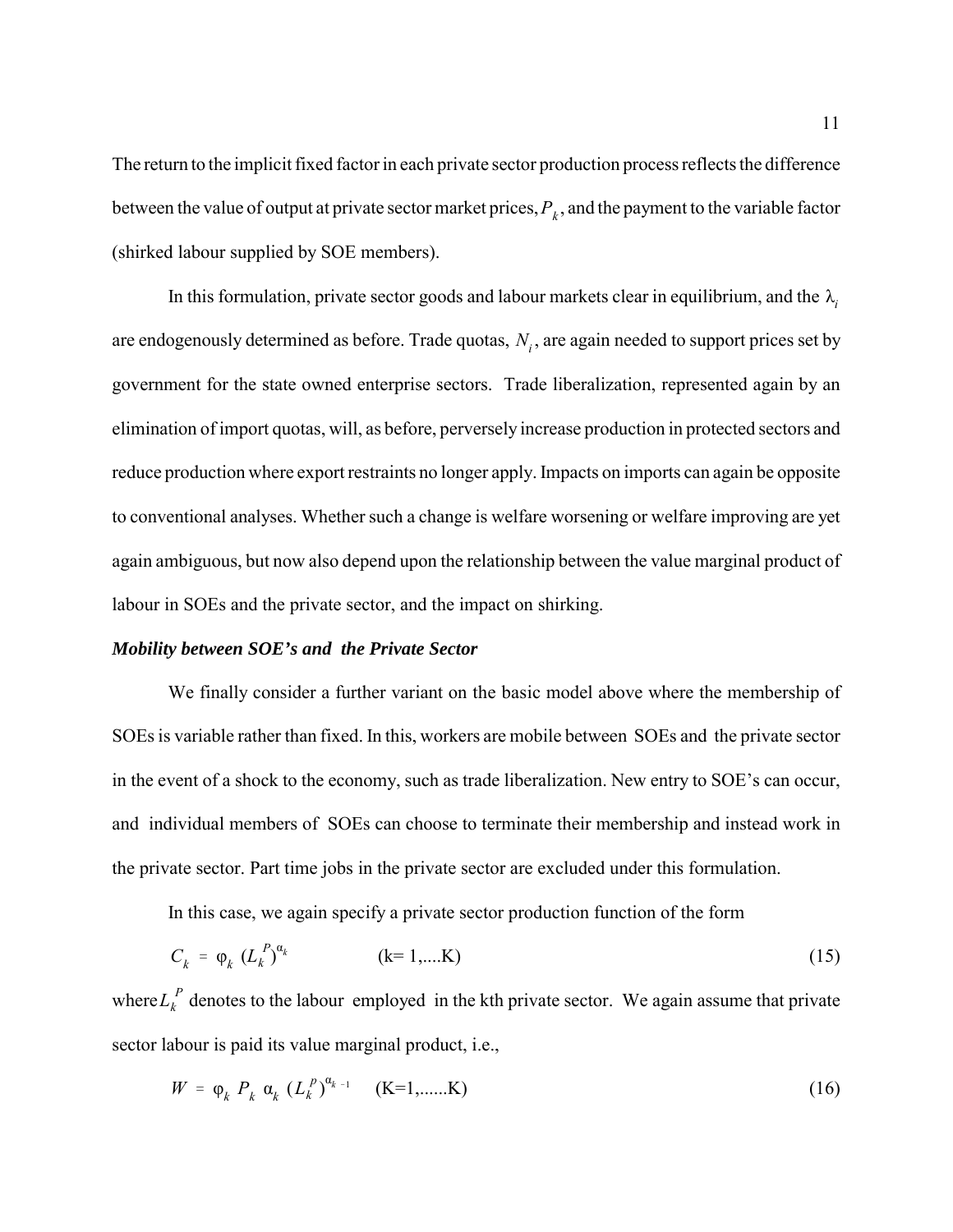where W is the private sector wage.

Decisions are made by workers as to whether they should move between SOEs and the private sector by comparing the SOE wage plus the marginal utility of shirking (in money metric terms) they received by remaining in the SOE sector to the wage they would receive (without shirking) in the private sector. Thus, in contrast to the basic variant model, an equilibrium condition prevails across these employment options for workers which implies that

$$
\bar{W}_i + \frac{V^l((1-\lambda)_i L_i^s)}{MUI_i} = W \qquad i = (1...N)
$$
\n(17)

where  $V^l((1-\lambda_i)L_i^s)$  is the marginal utility of shirking in the SOE *i*, and  $MUI_i$  is the marginal utility of income of workers of type *i*. Labour market clearing implies that

$$
\overline{L}_{i} = \sum_{k=1}^{K} L_{ik}^{P} + L_{i}^{S}
$$
\n(18)

where  $\overline{L}_i$  is the endowment,  $L_{ik}^P$  is the employment in private sector, and  $L_i^S$  is the employment in state sector of type *i* labour.

In this formulation, trade liberalization again lowers shirking in SOEs (raising output as before), and labour flows into SOEs and out of the private sector. Here, since the marginal utility from shirking affects the labour market equilibrium condition, liberalization can again be either be welfare worsening or improving.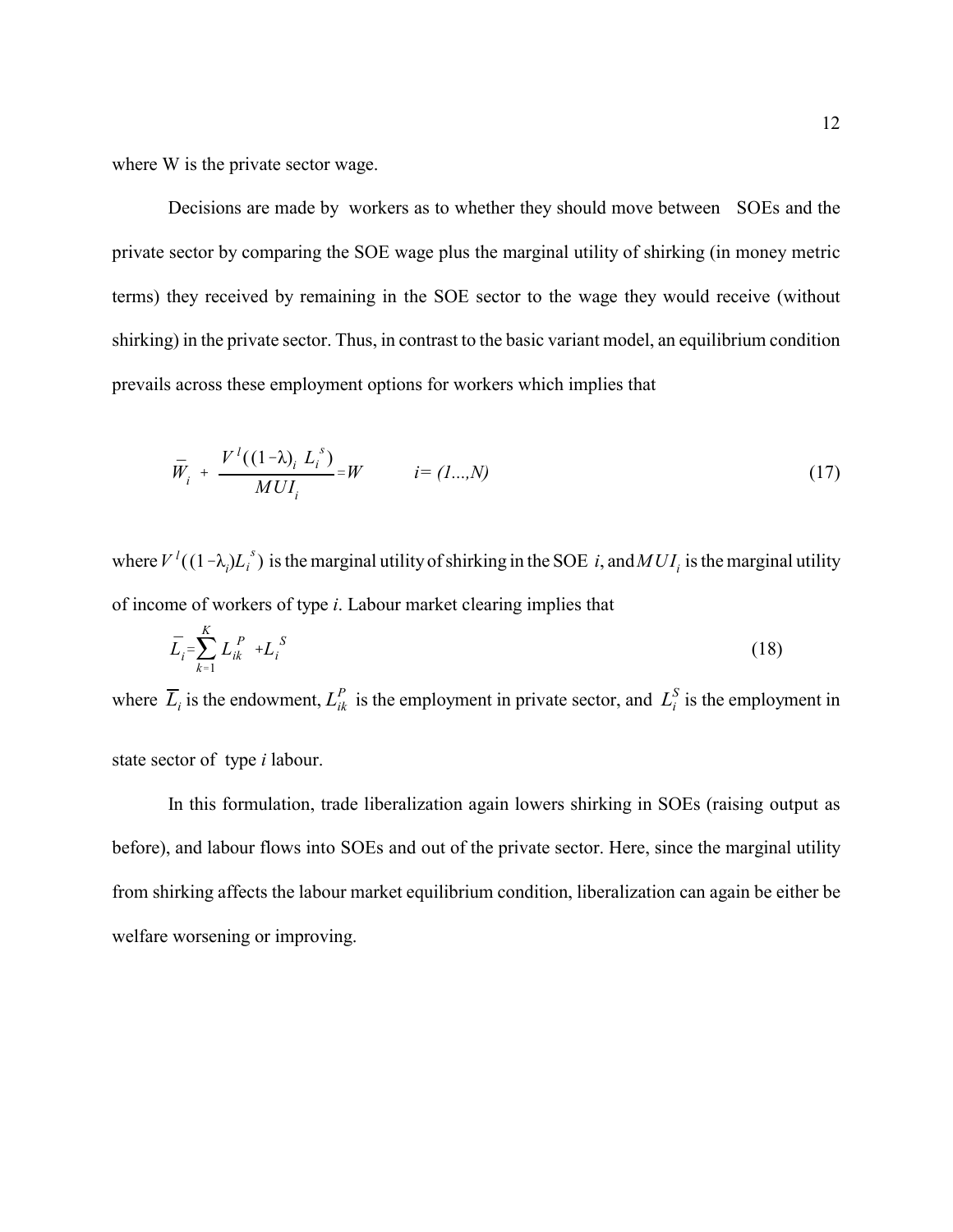## **2. EVALUATING THE IMPACTS OF TRADE LIBERALIZATION IN THE PRESENCE OF SOE'S: DATA FOR VIETNAM**

We have used the three models set out above to numerically investigate the impacts of trade liberalization in the presence of SOE's. We examine the effects of trade liberalization on output, effort/shirking, welfare and trade. We also compare model predictions in the presence of SOEs to those from comparably specified conventional competitive models which do not recognize SOEs as distinct entities. In analyzing trade liberalization in these ways, we follow the procedures widely used in the general equilibrium modelling literature of calibration of model parameters to a base case data set, followed by counterfactual equilibrium calculations and comparisons to a base case equilibrium (Mansur and Whalley (1984)).

We use Vietnamese data for this purpose, both because SOEs remain an extensive part of the economy in Vietnam and we have data on private and SOE employment in Vietnam for 1995. Because our focus is partly on quantitative differences in results compared to conventional competitive models, we keep the analysis simple by examining only 2 groups of enterprises in each of the models; export oriented and import competing. In our basic model we model two distinct types of SOEs ; in the other two models we model one SOE (the import competing sector) and one private sector enterprise, which we assume is also the export sector.

Tables 1 displays the basic data we use to construct model admissible data sets calibrate the base case model, along with the values for the labour share and elasticity parameters we employ in calibration. The central components of this data comes from the Vietnamese Input-Output Table for 1995 published in 1996 by the General Statistical Office, Ministry of Finance, Vietnam. In identifying value added in state owned enterprises, we use estimates of value added shares for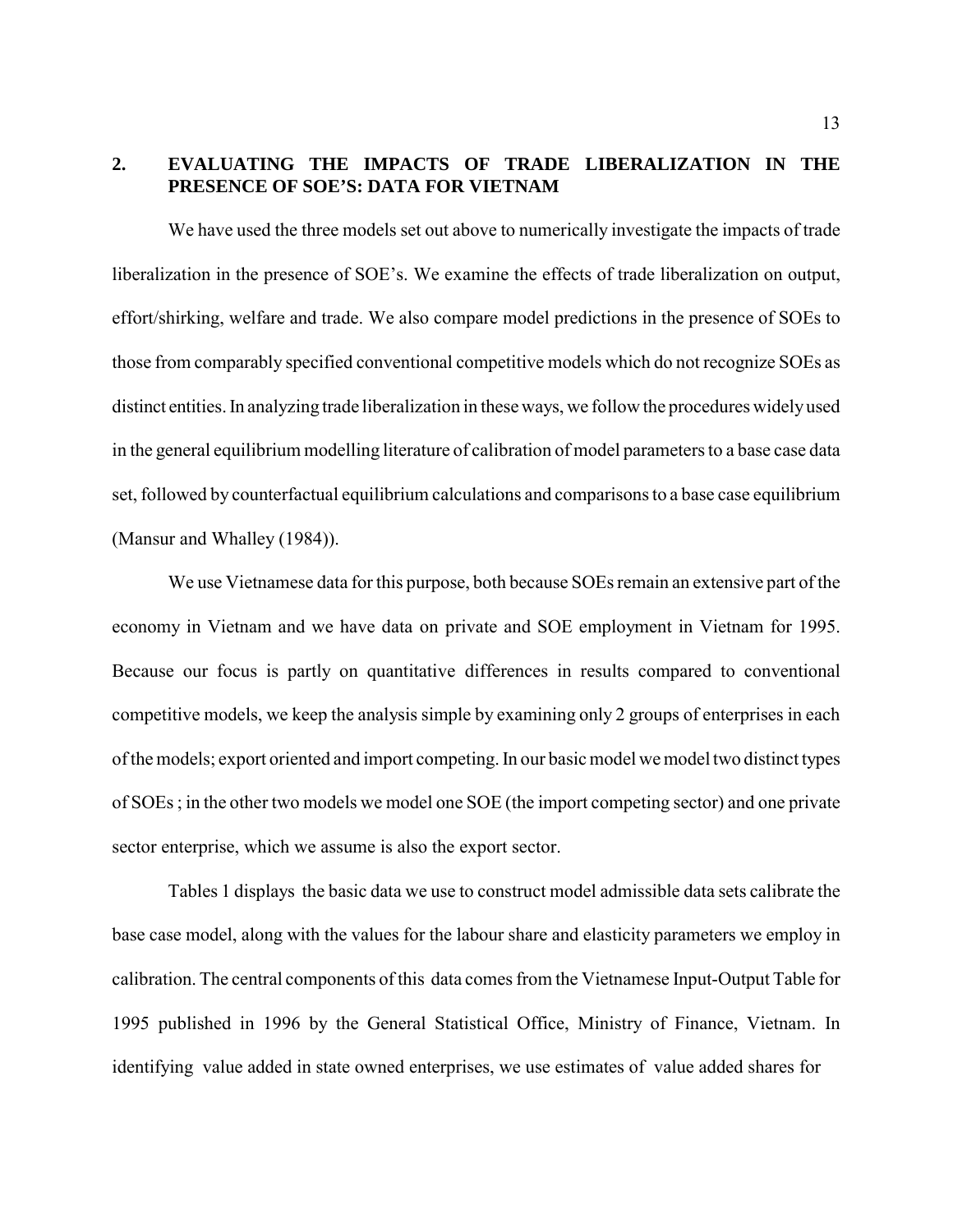#### **Table 1**

## **1995 Vietnamese Data Used in Constructing More Aggregated Model Admissible Data Sets For Counterfactual Analysis of the Effects of Trade Liberalization (Bill. VND at producers prices)**

|                                   | Estimated<br><b>StateShare</b> | Net of Tax<br>Value | Imports<br>by | <b>Exports</b><br>by | Net    | <b>Net</b><br>Imports by Exports by |
|-----------------------------------|--------------------------------|---------------------|---------------|----------------------|--------|-------------------------------------|
| Sector                            | in Value                       | Added by            | Sector        | Sector               | Sector | Sector                              |
|                                   | added <sup>1</sup> $(\%)$      | Sector              |               |                      |        |                                     |
| 1 Elec-gas                        | 100                            | 3627                | 0             | 0                    | 0      | 0                                   |
| 2 Water                           | 100                            | 591                 | 0             | $\mathbf 0$          | 0      | 0                                   |
| 3 Mining                          | 100                            | 7664                | 20            | 6590                 |        | 6570                                |
| 4 Cons. Materials                 | 80                             | 2478                | 9161          | 904                  | 8257   |                                     |
| 5 Steel                           | 90                             | 644                 | 15141         | 76                   | 15065  |                                     |
| 6 Chemicals                       | 80                             | 1546                | 7498          | 494                  | 7004   |                                     |
| 7 Pharmaceutical                  | 70                             | 460                 | 2855          | 30                   | 2825   |                                     |
| 8 Food processing                 | 60                             | 12259               | 11992         | 15716                |        | 3724                                |
| 9 Leather                         | 60                             | 257                 | 113           | 220                  |        | 107                                 |
| 10 Textiles                       | 60                             | 3387                | 9095          | 10900                |        | 1805                                |
| 11 Electrical                     | 90                             | 879                 | 6572          | 28                   | 6544   |                                     |
| 12 Other processing               | 20                             | 8654                | 15775         | 1150                 | 14625  |                                     |
| <b>13 Cultivation</b>             | $\Omega$                       | 32987               | 3595          | 13337                |        | 9742                                |
| 14 Breading animal                | 0                              | 9989                | 244           | 776                  |        | 532                                 |
| 15 Forestry                       | 30                             | 2372                | 1744          | 1320                 | 424    |                                     |
| 16 Fishing                        | 10                             | 6228                | 2207          | 6282                 |        | 4075                                |
| 17 Construction                   | 60                             | 14419               | $\Omega$      | $\Omega$             | 0      | 0                                   |
| 18 Transportation                 | 40                             | 5047                | 2625          | 1008                 | 1617   |                                     |
| 19 Postal services, tele          | 100                            | 2711                | 29            | 103                  |        | 74                                  |
| 20 Trade, material supply         | 20                             | 21578               | 2000          | 8869                 |        | 6869                                |
| 21 Finance, banking and insurance | 100                            | 4699                | 0             | 0                    | 0      | 0                                   |
| 22 Public administration          | 100                            | 10411               | 0             | 0                    | 0      | 0                                   |
| 23 Hotel & restaurant             | 20                             | 5795                | 1560          | 6157                 |        | 4597                                |
| 24 Culture, education, health     | 90                             | 12308               | 867           | 178                  | 689    |                                     |
| 25 Other                          | 40                             | 17502               | 2850          | 430                  | 2420   |                                     |
| Total                             |                                | 188492              | 95943         | 74568                | 59470  | 38095                               |
| Share in aggregate Value<br>added | 43.2                           |                     |               |                      |        |                                     |

*Note:* Sectors Aggregated into a single Import competing sector are 1,2,4-7,11-12,15,17,18,21-22,24,25

The remaining are aggregated into a single export oriented sector.

<sup>1</sup> These data were obtained from interviews with Vietnamese researchers, in the absence of firm available data. In aggregate these estimates imply an aggregate share of state owned enterprises in value added approximately consistent with data available for the whole economy.

*Source:* 1995, Input-Output Table for Vietnam, General Statistical Office, Ministry of Finance, Vietnam.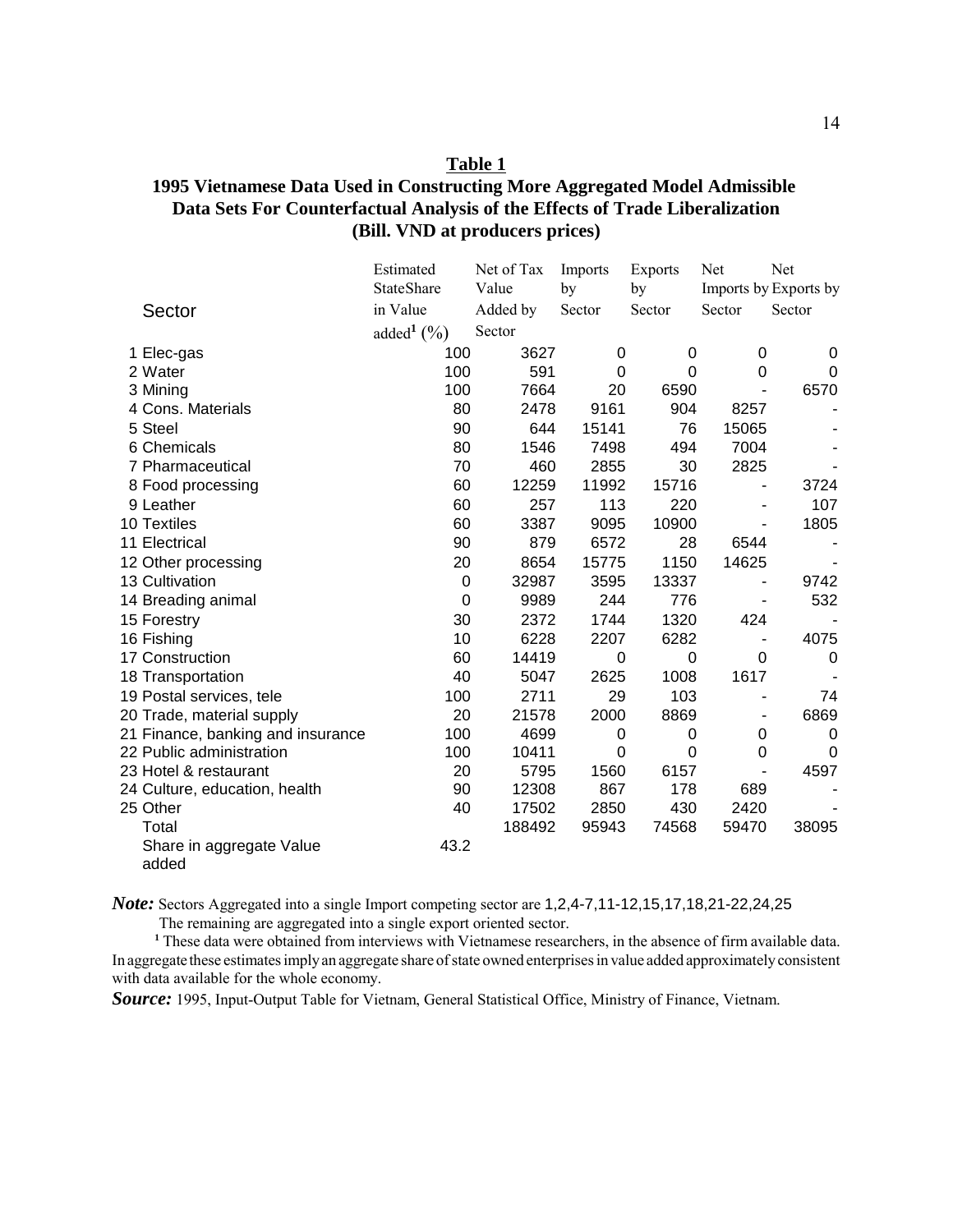respective SOE and private sectors obtained from interviews with Vietnamese researchers (see Footnote to Table 1). This information yields a share of the state sector in total value added which approximately matches the aggregate shares available published data. Employment data both for state owned enterprises and the private sector are from the Vietnamese Social Affairs Yearbook.

In using these data to produce model admissible data used at a higher level of aggregation to calibrate our model formulations we make a number adjustments, some of which imply small modifications to the structure set above. The model admissible data used in this way are set out in Table 2 for the basic model. We accommodate the trade imbalance in the basic data on Table 1 through an exogenous trade imbalance term in equation (7) which is fixed in real terms. We also calculate the total value added originating in the state owned enterprise sector, which we then separate into two parts; one representing an import competing and the other an export sector. Sectors which are net importers are aggregated as the import competing sector, and those that are net exporters are aggregated and classified as the export oriented sector. Total SOE employment is divided in the same way.

We assume a production function coefficient on labour for each state owned enterprise of 0.6. No estimates for this parameter for Vietnam are available, and we somewhat schematically rely on estimates by Young (1994) of the labour share parameter for the South Korean manufacturing sector in the late 1980s of 0.57. Along with the output and employment data we use, this 0.6 value implies that 33% of labour in the two SOE sectors is shirked in the base case. We subsequently report sensitivity of results with respect to alternative values of this labour share parameter value.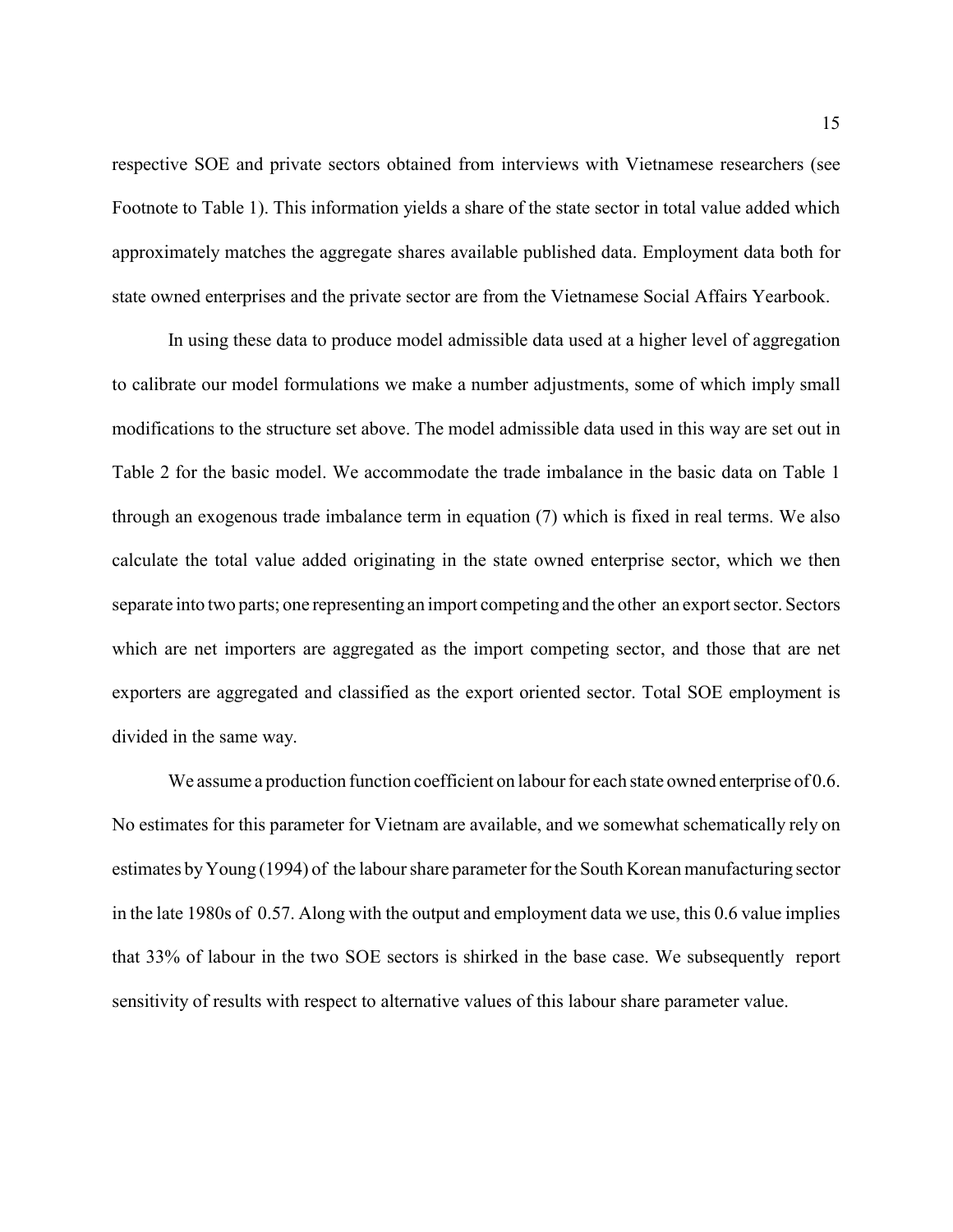**Table 2 1995 Model Admissible Base Case Data and Key Parameter Assumptions Used in SOE Trade Liberalization Analyses**

| Data Used in Calibrating the<br><b>Basic Model</b>   |                               | <b>Key Parameter Assumptions</b><br>and Calibrated Values |                                                                                         |              |              |
|------------------------------------------------------|-------------------------------|-----------------------------------------------------------|-----------------------------------------------------------------------------------------|--------------|--------------|
| Items                                                | Import<br>Competing<br>Sector | Export<br>Sector                                          | Items                                                                                   | Sector 1     | Sector 2     |
| Production (Value<br>added, bill VN Dong)            | 55431                         | 26014                                                     | Scale parameter in<br>production $(\Phi)$ (set<br>exogenously)                          | $\mathbf{1}$ | $\mathbf{1}$ |
| Labour Value added<br>(bill VN Dong)                 | 39005                         | 12924                                                     |                                                                                         |              |              |
| No of Workers<br>(thousands)                         | 1880                          | 882                                                       | Labour share<br>parameter $(\alpha)$ (set<br>exogenously)                               | 0.6          | 0.6          |
| Returns to capital<br>(value added, bill VN<br>Dong) | 16426                         | 13090                                                     | Work coefficient $(\lambda)$<br>(endogenously<br>determined)                            | 0.663        | 0.466        |
| International price (set<br>exogenously)             | 0.851                         | 1.0                                                       | 0.876<br>Consumption share<br>$(\beta)$ for household 1<br>(endogenously<br>determined) |              | 0.124        |
| Tariff rates $(\% )$                                 | 17.5                          | 0.0                                                       | 0.875<br>Consumption share<br>(β) for household 2<br>(endogenously<br>determined)       |              | 0.124        |
| Domestic prices<br>(world prices plus<br>tariffs)    | 1.0                           | 1.0                                                       | Elasticity of subs in consumption, goods<br>$(σ) 1.2$ (set exogenously)                 |              |              |
| Exports (bill VN<br>Dong)                            |                               | 12726                                                     | Leisure sub-utility function elasticity $(\rho)$<br>1.5 (set exogenously)               |              |              |
| Imports (bill VN<br>Dong)                            | 38920                         |                                                           |                                                                                         |              |              |

*Source*: Basic data come from Table 1

 Employment Data from: Statistical Yearbook of Labour Invalids and Social Affairs (1996), General Statistical Office, Vietnam.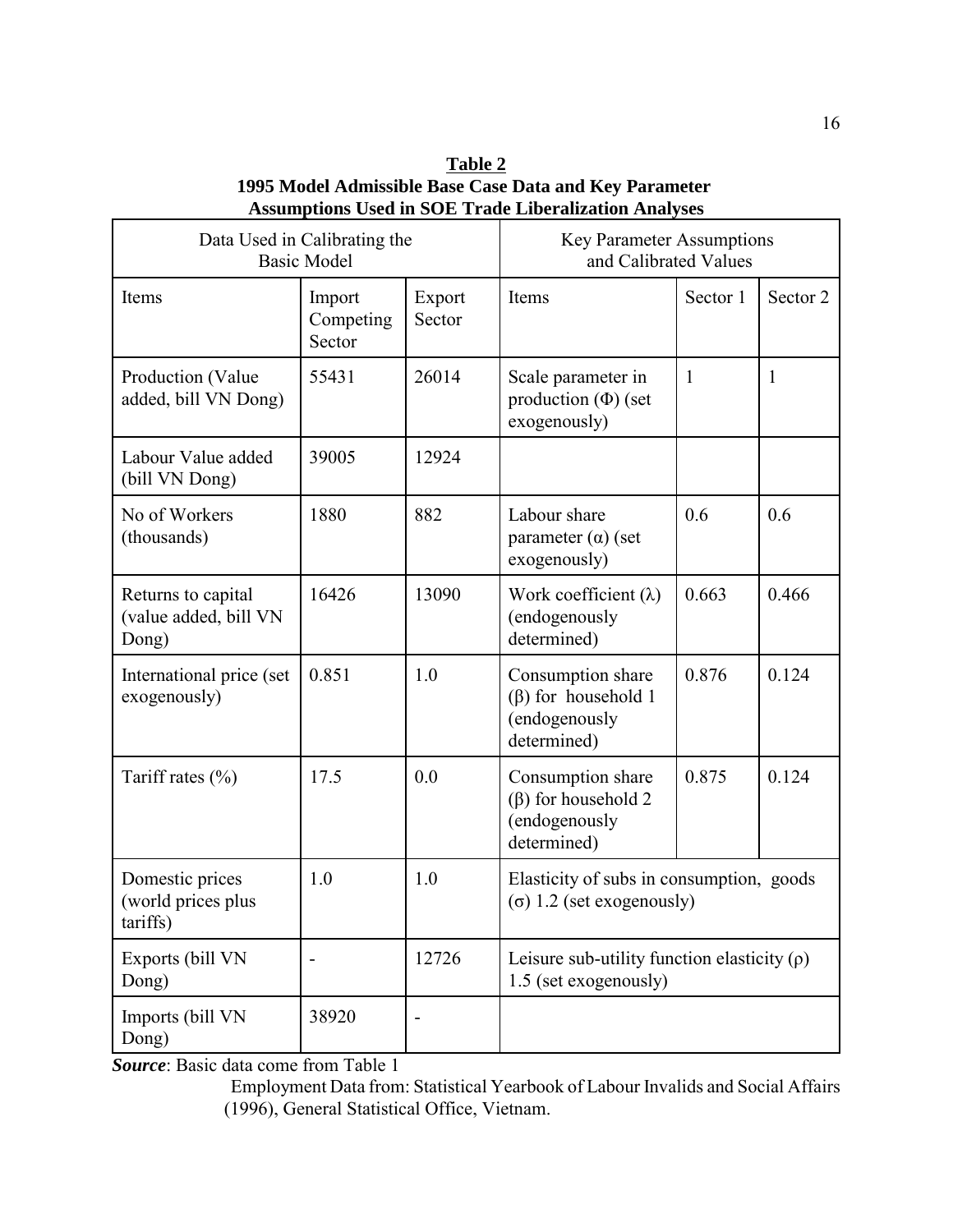Our data on 1995 tariff rates for Vietnam imply differences between domestic and world prices. We assume that the only trade intervention is the tariff (i.e., no quotas or other instruments are used), while in reality other instruments are employed; which we model as an equivalent quota.

Finally, to complete the model specification we need values for substitution elasticities in preferences. We use 1.2 as the substitution elasticity between goods in the top level utility function and 1.5 as the elasticity parameter in the leisure sub function since estimates of elasticities of substitution in preferences for Vietnam are not available. These may appear on the high side, but mirror parameter values used in nested CES functions elsewhere whose empirical literature is unavailable (see the values used by Piggott and Whalley (1996), for instance). We use these values in the base case and perform sensitivity tests around them.

As is the convention in applied general equilibrium modelling work, we can somewhat arbitrarily choose units for goods given the value data that we use in calibration. We use units for goods as that amount which sells for prespecified base period prices (1 million Vietnamese Dong). Wage rates are then implied by the combination of employment and labour value added data by sector available to us. We use all the above data and assumed elasticity and other parameter values to calibrate the model. This yields the values of  $\lambda_i$ , and  $\beta_i$  (consumption shares) reported in Table 2.

The data and assumed parameter values we use in calibrating our second model (with both SOE and private enterprises) are reported in Table 3. For this model, the data on state owned enterprises from the first model (value added, employment and use of capital) are aggregated into a single SOE enterprise. Data from Vietnamese government statistical sources give private sector employment, and value added by labour and capital. We treat the value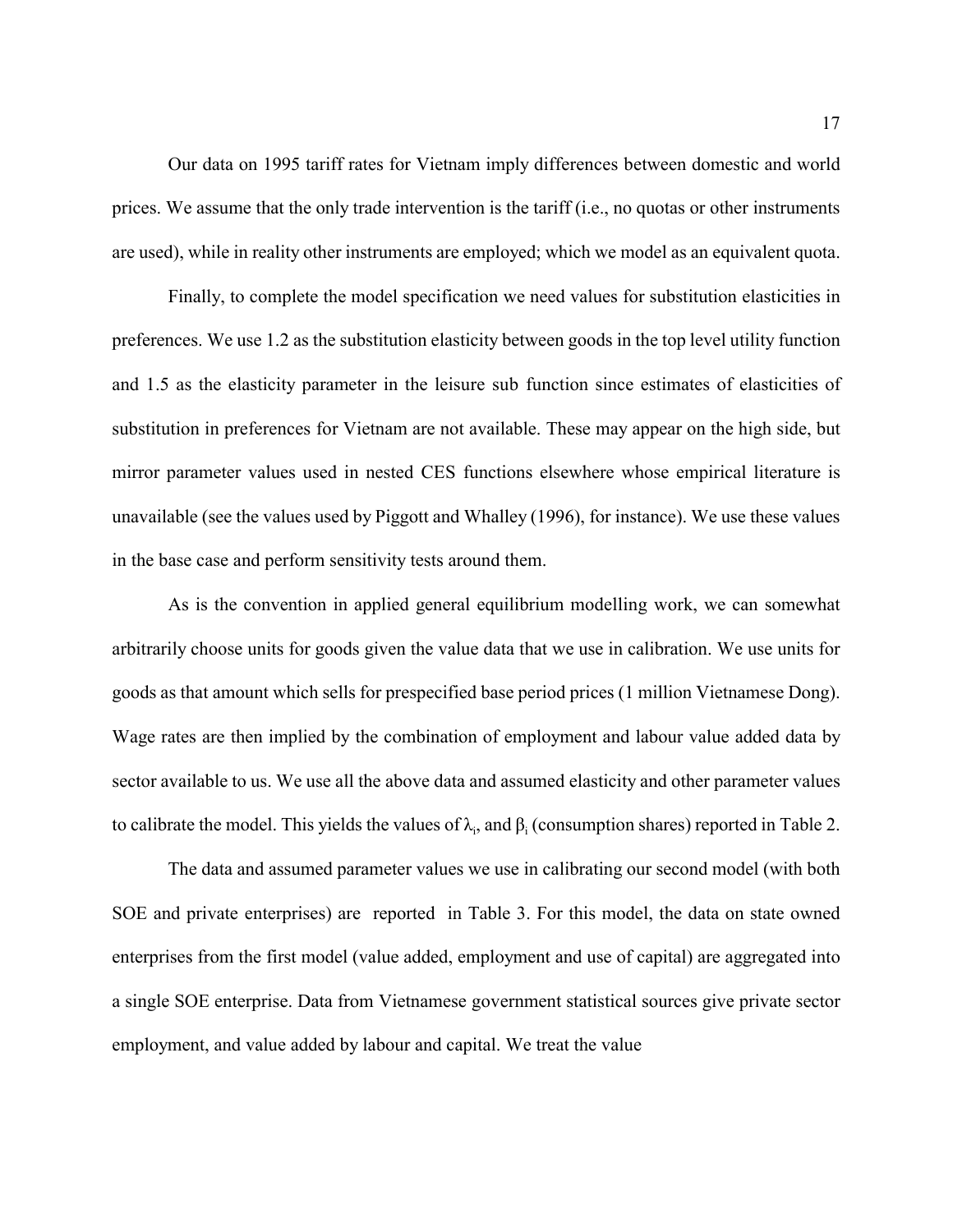## **Table 3 1995 Model admissible Base Case Data and Key Parameters Used in Trade Liberalization Analyses Using an SOE Model with Both Private and State Owned Enterprises**

| Data for SOE and Private Sectors                    |                      | Key Parameter Values Assigned and<br>Determined Via Calibration |                                                                                     |              |         |
|-----------------------------------------------------|----------------------|-----------------------------------------------------------------|-------------------------------------------------------------------------------------|--------------|---------|
| Items                                               | <b>SOE</b><br>Sector | Private<br>Sector                                               | Items                                                                               | <b>State</b> | Private |
| Production (value<br>added, bill VN Dong)           | 81445                | 107047                                                          | Scale in production<br>$(\Phi)$ (exogenous)                                         | 0.923        | 0.429   |
| No of workers <sup>b</sup><br>(thousands)           | 2762                 | 7720                                                            |                                                                                     |              |         |
| VA by labour (bill<br>$VN$ Dong) <sup>a</sup>       | 51929                | 65745                                                           | Labour share $(\alpha)$<br>(exogenous)                                              | 0.663        | 0.614   |
| Fixed capital (value<br>added, bill VN<br>$Dong)^a$ | 29516                | 41302                                                           | 0.319<br>Work coefficient $(\lambda)$<br>(endogenous)                               |              | 1.0     |
| Assumed<br>International prices                     | 0.851                | 1.0                                                             | 0.188<br>Wage rate<br>(endogenous)                                                  |              | 0.088   |
| Tariff rates $(\% )$                                | 17.5                 | 0.0                                                             | 0.523<br>Consumption share<br>$(\beta)$ (endogenous)                                |              | 0.477   |
| Domestic prices                                     | 1.0                  | 1.0                                                             | Elasticity of substitution in consumption<br>among goods $(\sigma)$ 1.2 (exogenous) |              |         |
| Exports (bill VN<br>$Dong)^c$                       |                      | 8727                                                            |                                                                                     |              |         |
| Imports (bill VN<br>$Dong)^c$                       | 26191                |                                                                 |                                                                                     |              |         |

## *Sources:* See Table 1

*Note*; a - Capital income in the basic value added data in the private sector in the IO (1995) table is reduced by a 40 % factor and this is added to the labour component in the same sector to reflect the undistributed wages of family businesses included in capital income in value added.

b - The no. of workers employed in the private sector is only 6789 (thousands), and shirked labour from SOE is 931 (thousands) in the base case equilibrium.

c - The implicit trade imbalances in Table 2 and Table 3 are different because Table 2 (model 1) does not include the private sector, and cross-hauling is present in the trade data in Table 1 which disappears when SOEs are aggregated in Table3.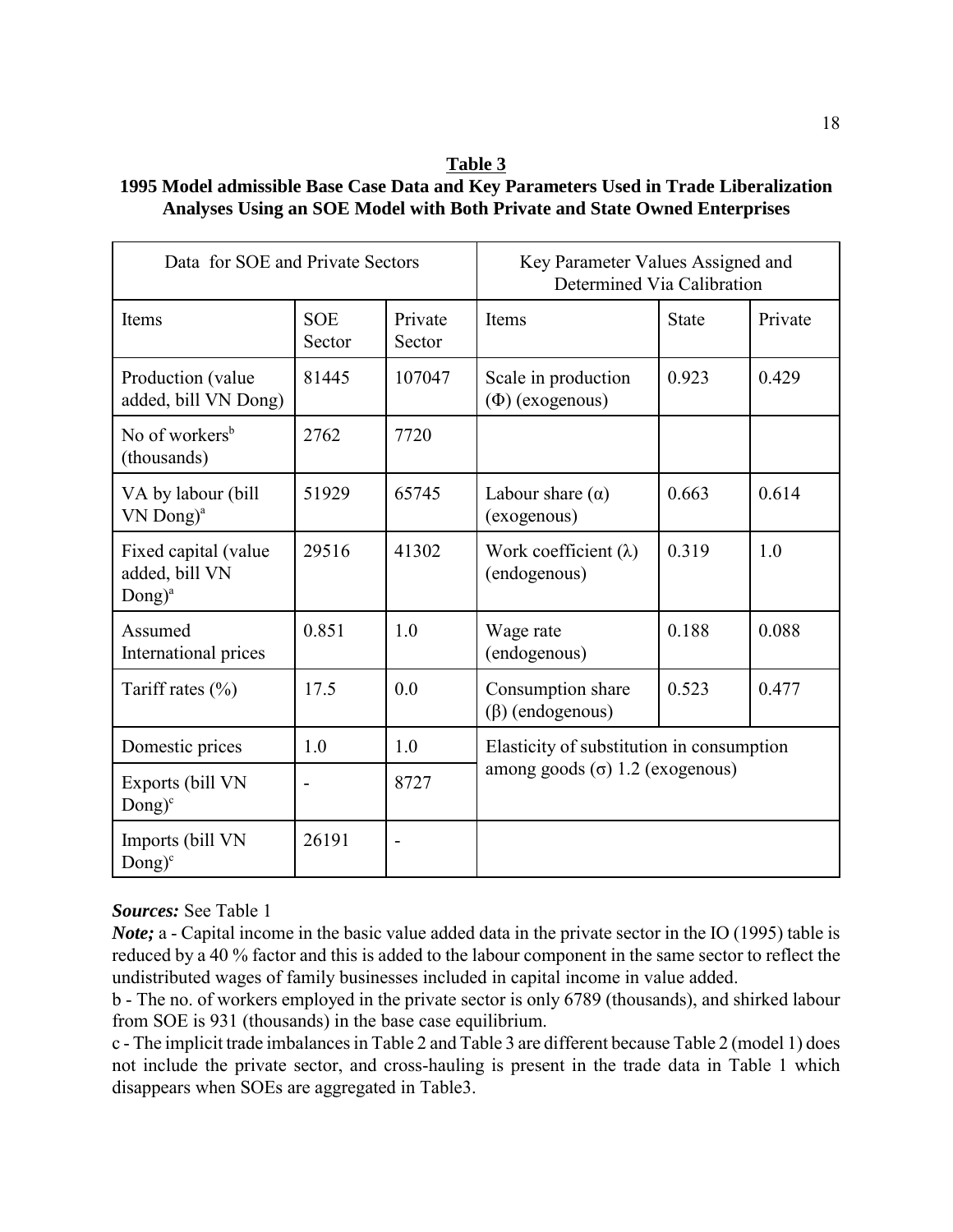added by capital as fixed capital required in production. The trade data we use are from the Vietnamese input-output Table for1995 (see Table 1). A similar unit conventions for prices to earlier is adopted when calibrating the model, and tariff rates (quotas) imply a similar relationship between world and domestic prices. The elasticity of substitution in preferences between goods is again assumed to be 1.2. There is no leisure in preferences in this model variant, and so no sublevel elasticity parameter. Consumption shares  $(\beta_i)$ , and shirking coefficients  $(\lambda_i)$  are again endogenously determined through calibration.

The data we use to calibrate the third model (with SOE/private sector mobility) are similar to above, and are reported in Table 4. We make an adjustment to private sector employment data in calibrating this model to ensure that the private sector wage exceeds the SOE wage (which it must if there is any marginal benefit from shirking), since market wage rates for the private sector are typically underestimated as family workers receive profits. Relative to the second model, the addition of leisure in the utility function implies the use of a first order condition linking wage differentials between SOEs and the private sector to the marginal utility of income. In calibrating this model variant, we use a value for the leisure subutility function elasticity parameter of 1.5, as is in the basic model. Calibration of this model to the data in Table 4 using with the wage equality constraint in equation (17) also involves endogenously determining a scale factor  $\psi$  in preferences which satisfies the wage equality condition between the SOE and the private sector.

 We have used these three model variants calibrated in the ways we indicate above to analyze the impacts of trade liberalization in the presence of SOEs; contrasting the three sets of results to those generated from a comparable conventional competitive trade model with homogeneous products. The data we use for the conventional model is the same as for our first model. All our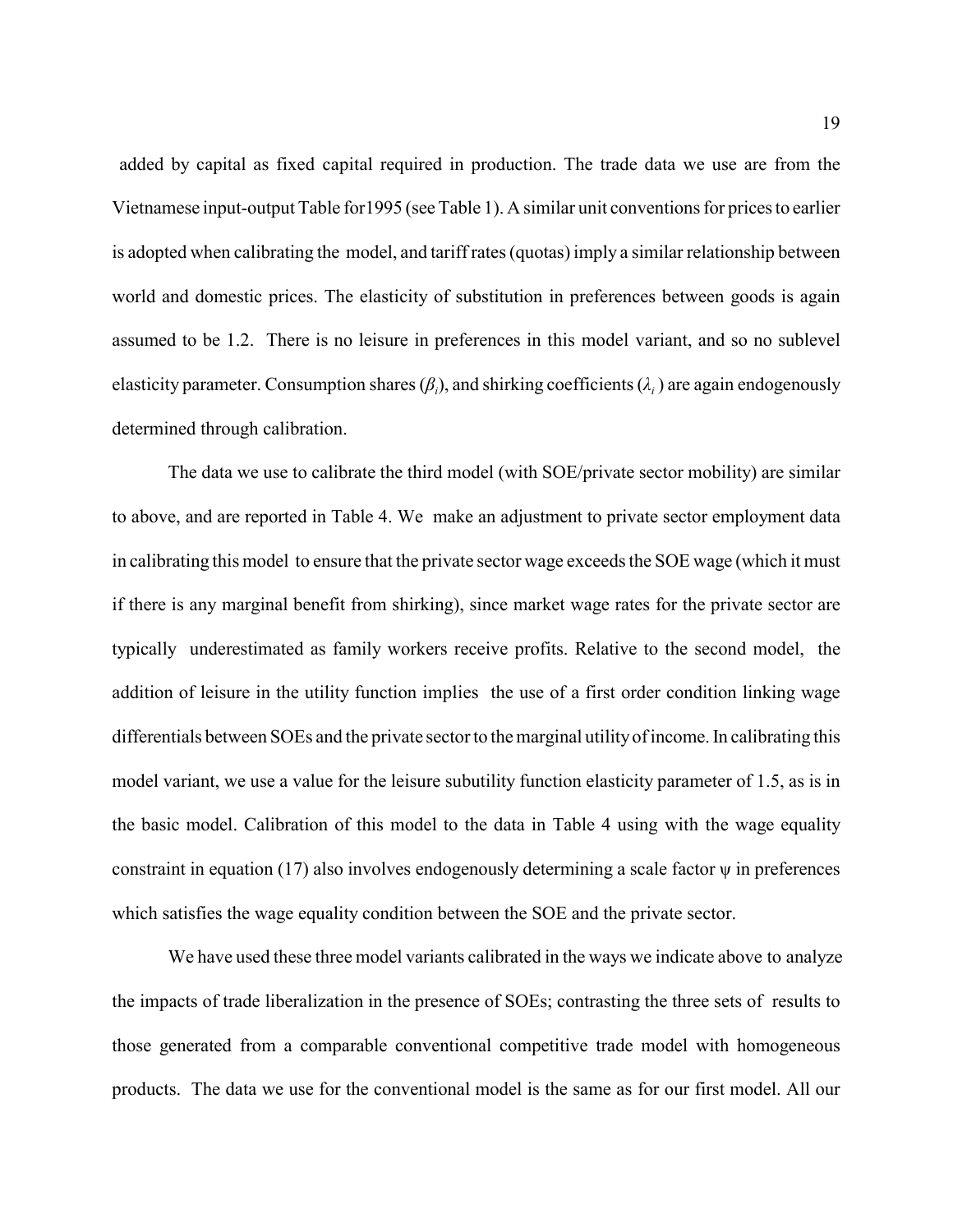models involve small open economy price taking behaviour, and hence no terms of trade effects are present.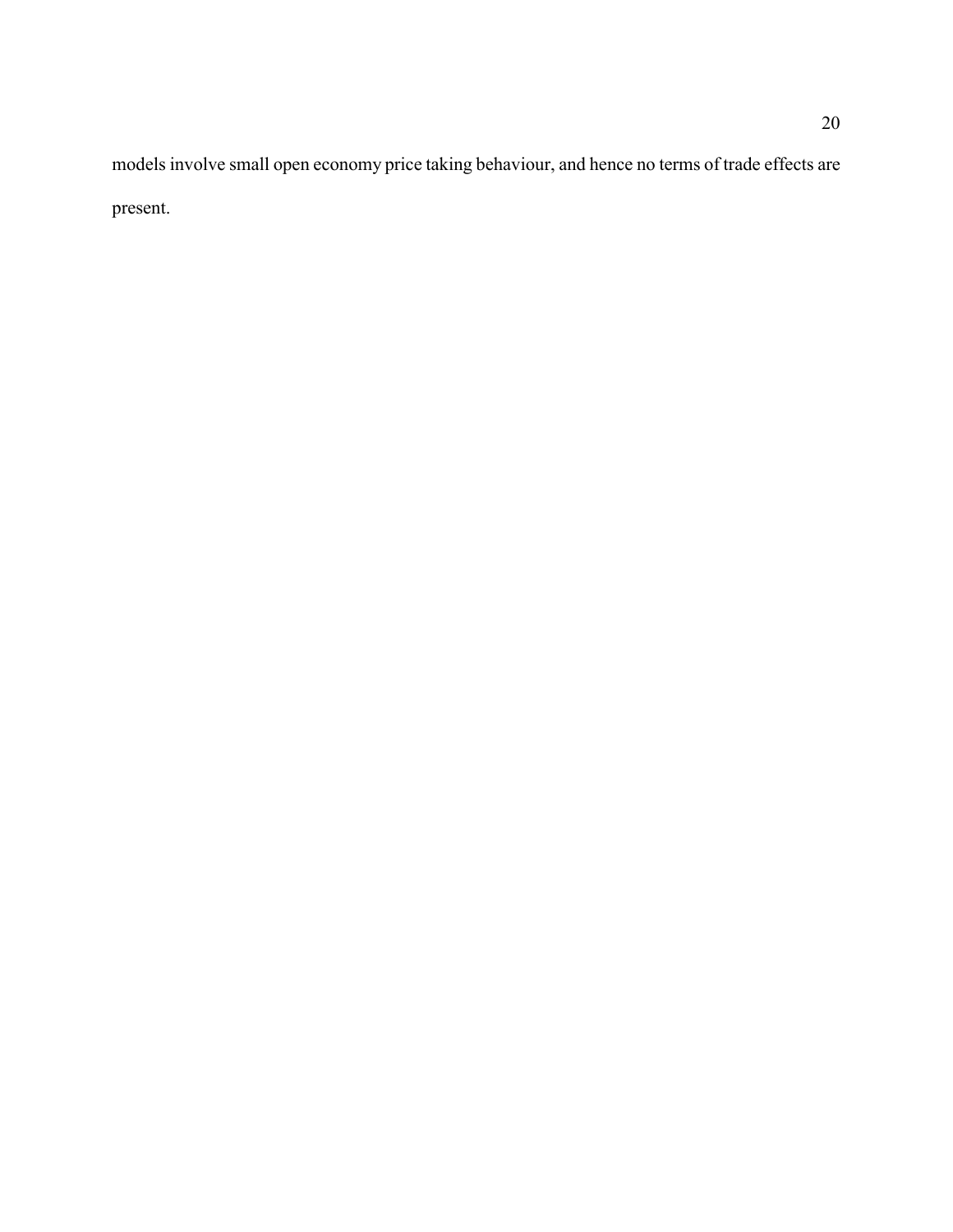**Table 4 1995 Model Admissible Base Case Data and Key Parameter Values Used in Model Variant with SOE-Private Sector Mobility**

| Base Case Data for SOE Model                              |                | Key Parameter values Assigned and Determined<br>Via Calibration |                                                                                                               |              |              |
|-----------------------------------------------------------|----------------|-----------------------------------------------------------------|---------------------------------------------------------------------------------------------------------------|--------------|--------------|
| Items                                                     | <b>State</b>   | Private                                                         | Items                                                                                                         | <b>State</b> | Private      |
| Production (value<br>added, bill VN Dong)                 | 81445          | 107047                                                          | Scale in production<br>$(\Phi)$ (exogenous)                                                                   | 0.949        | 0.790        |
| No of workers <sup>b</sup><br>(thousands)                 | 2762           | 2860                                                            | Labour share $(\alpha)$                                                                                       | 0.6          | 0.614        |
| VA by labour (bill VN<br>$Dong)^a$                        | 51929          | 65745                                                           | (exogenous)                                                                                                   |              |              |
| Fixed capital (value<br>added, bill VN Dong) <sup>a</sup> | 29516          | 41302                                                           | Work coefficient $(\lambda)$<br>(endogenous)                                                                  | 0.633        | $\mathbf{1}$ |
| <b>Assumed International</b><br>prices                    | 0.851          | $\mathbf{1}$                                                    | Wage rate<br>(endogenous)                                                                                     | 0.188        | 0.230        |
| Tariff rates                                              | $17.5\%$       | $\theta$                                                        | 0.523<br>Consumption share $(\beta)$<br>(endogenous)                                                          |              | 0.477        |
| Domestic prices                                           | 1              | 1                                                               | Elasticity of substitution in consumption of<br>goods utility function ( $\sigma$ ) 1.2                       |              |              |
| Exports (bill VN<br>$Dong)^c$                             | $\blacksquare$ | 8728                                                            | Leisure sub-utility function elasticity parameter<br>$(\rho)$ 1.5                                             |              |              |
| Imports (bill VN<br>$Dong)^c$                             | 26191          |                                                                 | Scale parameter in sub-utility function $\psi$ =0.29<br>(endogenous)<br>$U(L_e) = \psi(L_e)^{\frac{1}{\rho}}$ |              |              |

*Sources:* See Table 1.

*Note*: a- Capital income in the basic value added data in the private sector in the IO (1995) table is reduced by a 40 % factor and this is added to the labour component in the same sector to reflect the undistributed wages of family businesses included in capital income in value added.

b - Private sector employment is set so as to yield a wage differential of 20 % between the private and SOE sectors given other elements of the data set.

c -The implicit trade imbalances in Table 2 and Table 4 are different because Table 2 (model 1) does not include the private sector, and cross-hauling is present in the trade data in Table 1 which disappears when SOEs are aggregated in Table4.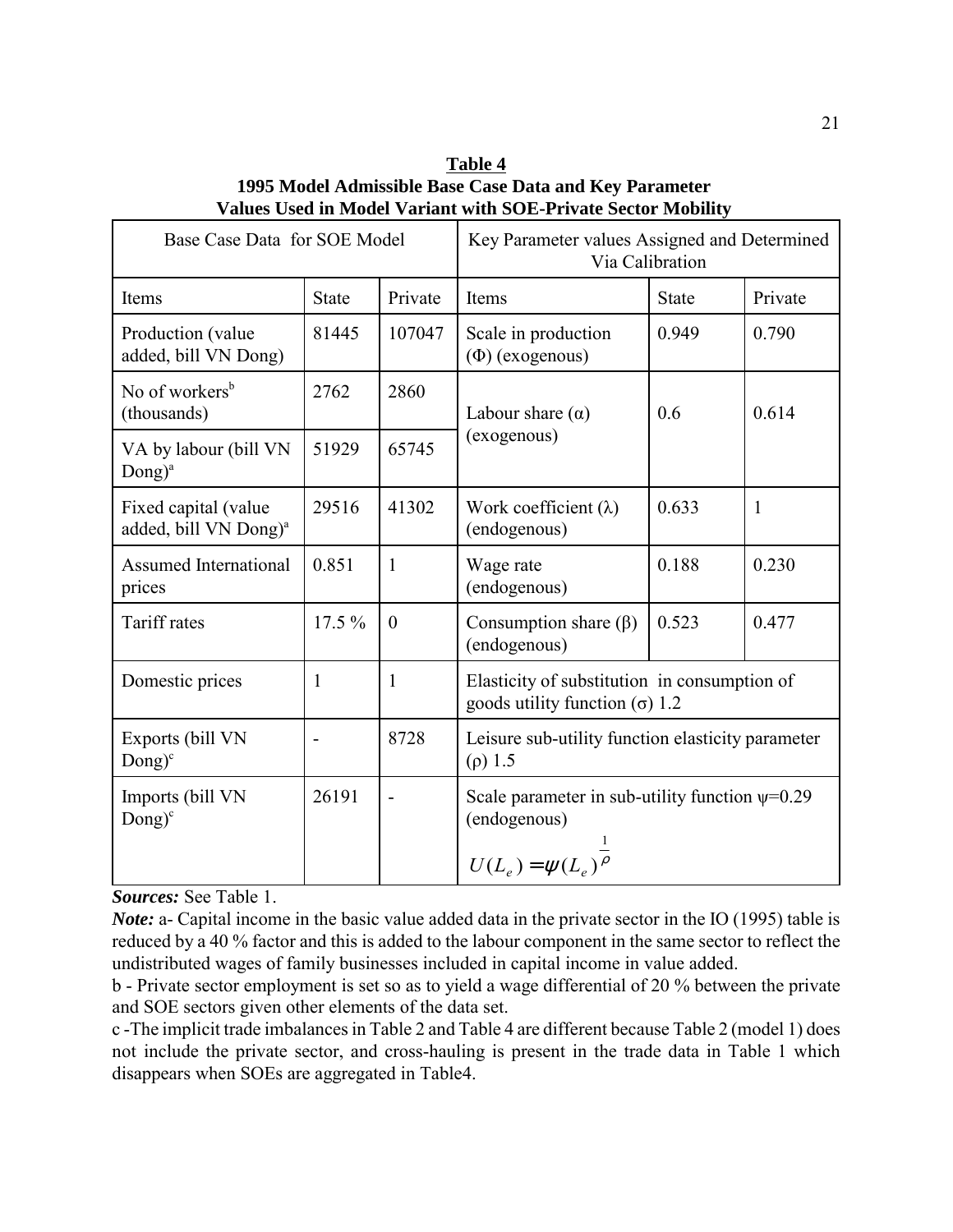#### **3. RESULTS FROM MODEL ANALYSES**

Table 5 reports results of the impact of trade liberalization in Vietnam using 1995 data generated by the basic version of the SOE model described earlier, and compares these with results from both the two elaborations also described above, and to those from as a comparably specified competitive model.

In the basic model there are two SOEs, one involved in import competing and the other in export production. Table 5 reports results for this model which show an aggregate welfare gain from a move to free trade, involving the elimination of all trade restrictions, of  $4.7\%$  of income<sup>11</sup>. This gain stands in contrast to a much smaller gain of 0.5 % from a comparably specified competitive model<sup>12</sup>. In these results, the output of the import competing SOE sector from whom protection is withdrawn increases by 17.5% in contrast to a reduction of 6.7 percent in the competitive case. Effort increases sharply (shirking falls) by over 30 %. Trade impacts are much larger in the competitive case compared to the SOE case, with imports rising 16.5% as against 3.2% in the SOE case and exports rising 42.9 % as against 8.4% in the SOE case. The smaller trade changes in the SOE case reflect the increase in output of previously protected enterprises, and the disciplining of shirking under trade liberalization that occurs, as discussed earlier. The asymmetric percentage trade change for imports and exports reflect the large trade imbalance in the base case data.

<sup>&</sup>lt;sup>11</sup> Measured as the Hicksian equivalent variation summed across the two consumer (enterprise) groups.

 $12$  See also Chan, Ghosh and Whalley (1999) for further assessment of the impact of trade liberalization in Vietnam using a competitive model structure.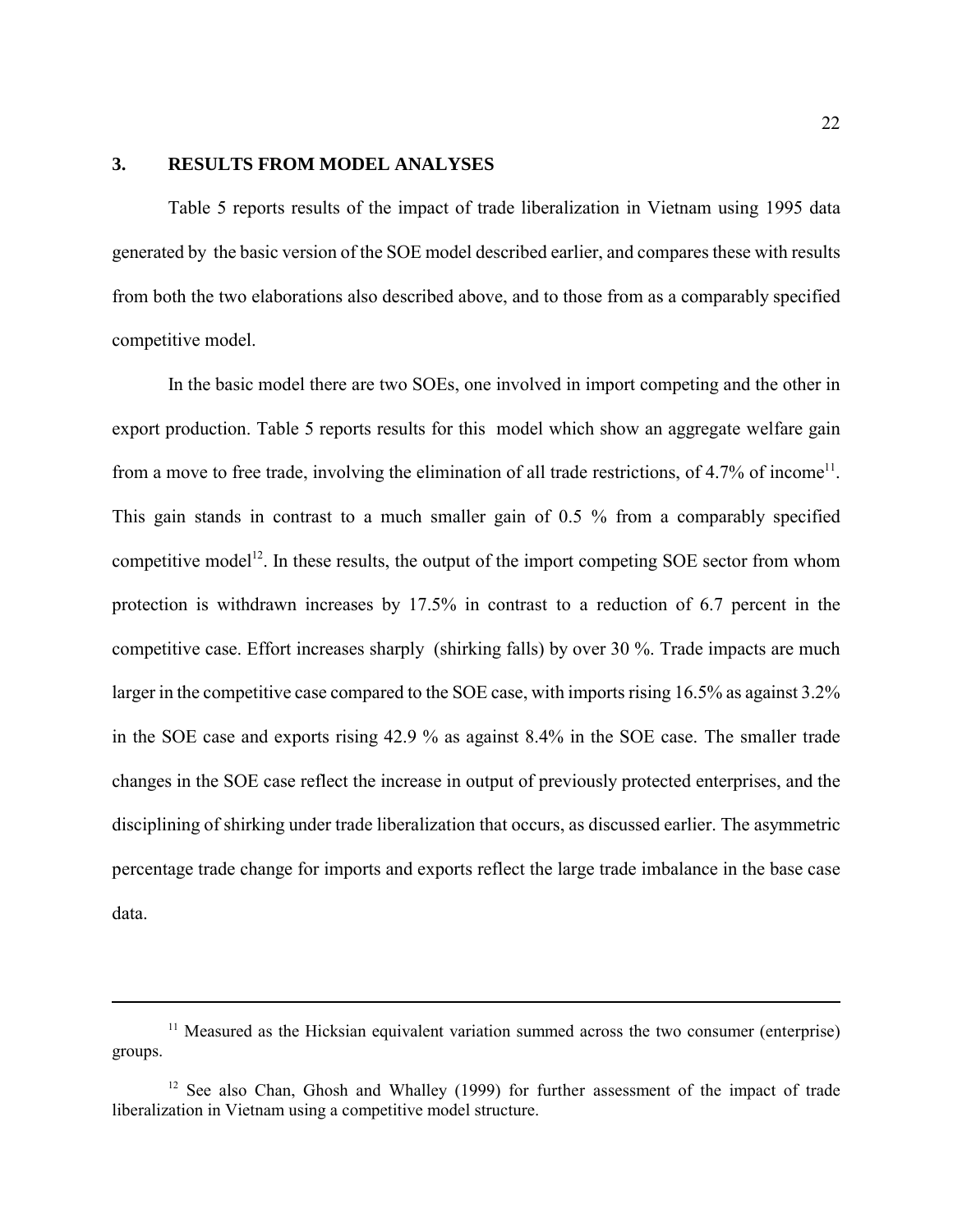**Table 5 Impacts of Trade Liberalization in the Basic and Elaborated SOE Models and a Comparably Specified Conventional Competitive Model**

|                                                         | <b>Base Model</b><br>(per cent) | Conventional<br>Competitive<br>Model | Model with<br>SOE<br>and<br>Private<br>Sector | Model with<br>SOE and<br>Private<br>Sector with<br>Labour<br>Mobility |
|---------------------------------------------------------|---------------------------------|--------------------------------------|-----------------------------------------------|-----------------------------------------------------------------------|
| 1. Welfare gain or loss<br>(Hicksian EV as % of income) | $4.7^{1}$                       | 0.5                                  | 4.2                                           | 1.3                                                                   |
| 2. % Change in imports                                  | 3.2                             | 16.5                                 | 4.0                                           | $-4.5$                                                                |
| 3. % Change in exports                                  | 8.4                             | 42.9                                 | 10.3                                          | $-11.4$                                                               |
| 4. % Change in output of<br>import competing SOEs       | 17.5                            | $-6.7$                               | 17.5                                          | 23.2                                                                  |
| 5. Change in output of export<br>enterprises            | 0.0                             | 13.2                                 | $-4.6$                                        | $-4.6$                                                                |
| 6. % Change in shirking in<br><b>SOEs</b>               | $-60.8$                         |                                      | $-60.7$                                       | $-54.5$                                                               |
| 7. % Change in effort level in<br><b>SOEs</b>           | 30.8                            |                                      | 30.8                                          | 31.6                                                                  |

Notes:<sup>1</sup> The impacts on the two groups of workers (one from each enterprise type) in this case, for illustrative purposes, are a welfare loss of 0 .3 percent in equivalent income terms for those from the import competing sector and a gain of 5 per cent for those from the export sector.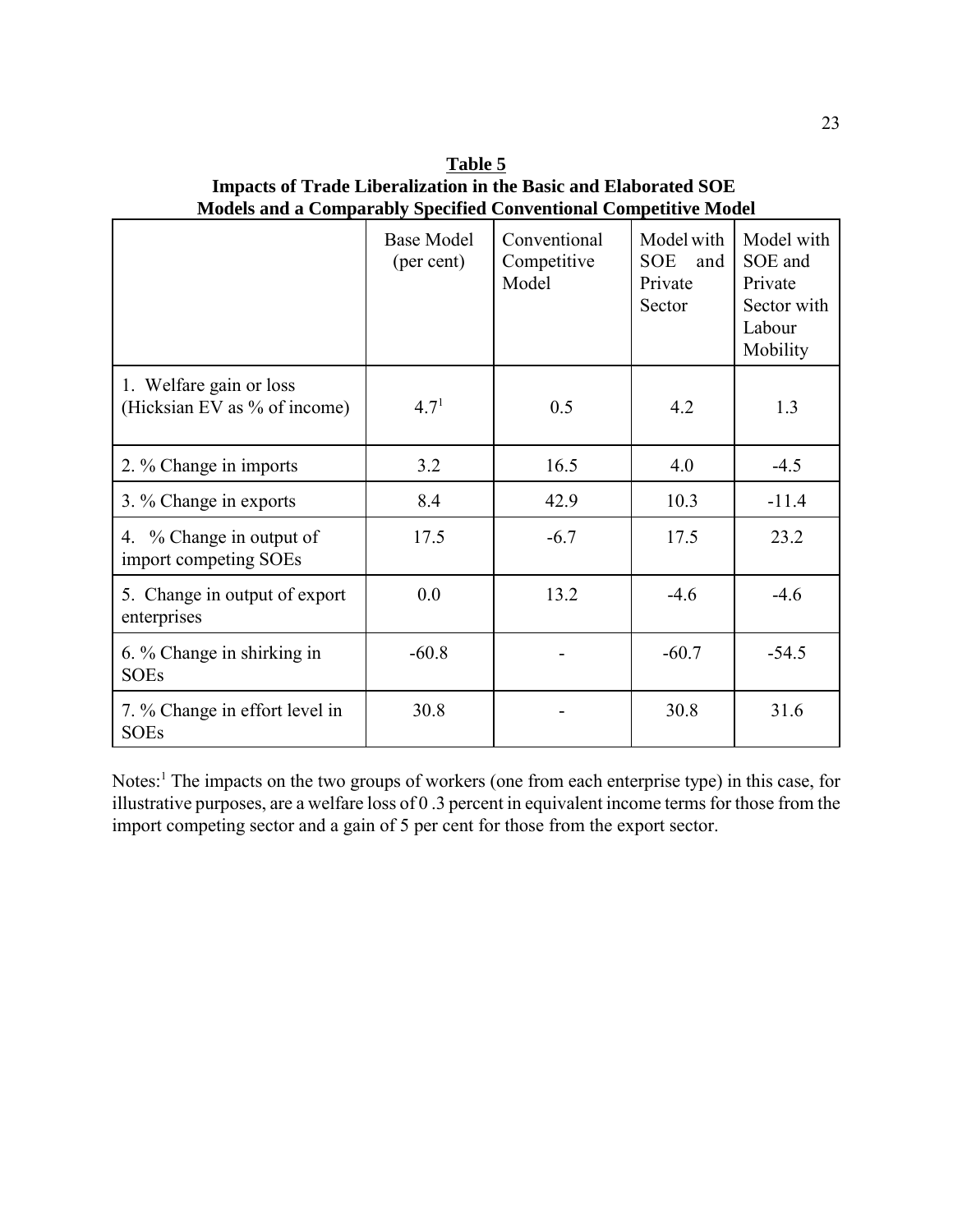In the other SOE cases, results from the model with an SOE and a private sector (column 3 of Table 5) are broadly similar to those from the basic SOE model (column 1 of Table 5). However, results from the model where mobility of labour between SOEs and the private sector enters show more differences. To ensure marginal conditions hold in the labour market in the base case, calibration involves the selection of a units term for the subutility function for leisure, which produces a changed marginal valuation of leisure relative to model 1 and different welfare effects from liberalization. In this case, liberalization generates a larger export response from SOEs to trade liberalization, but a smaller change in effort. This is due to a reduction in leisure consumption under liberalization. In this case, and in contrast to model, 1 and 3, imports fall rather than rise on liberalization reflecting the proportionally larger production response from import competing SOEs that occurs.

The overall picture across all these cases, however, is that trade liberalization in the presence of SOEs produces results which differ sharply, both qualitatively and quantitatively, from the competitive case. Output responses from trade protected SOEs are positive rather than negative. Imports fall as well as rise in some cases. Quantitative impacts suggests much larger welfare impacts for SOE (by factors of 8-10), along with smaller trade impacts.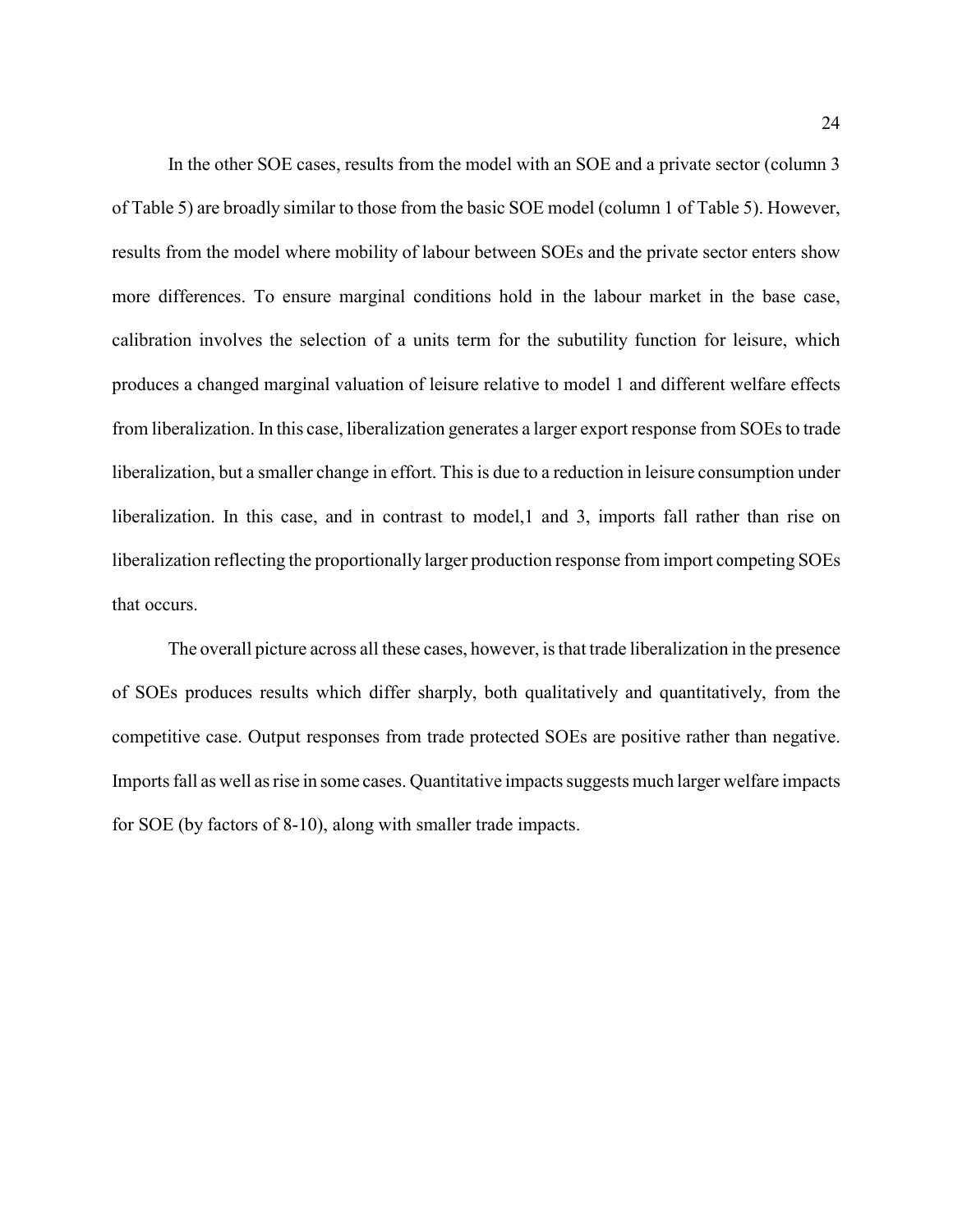Table 6 reports sensitivity analyses for the results from the basic model reported in Table 4 to values of key parameters used. These showing limited sensitivity to elasticity of substitution  $(\sigma)$ parameters, while higher values for the labour share parameter  $(\alpha)$  yield higher welfare gains from trade liberalization and lower values small losses.

The most sensitivity in welfare effects occur under changes in the value of the elasticity parameter in the leisure subutility function in the model. A higher elasticity yields higher welfare gains, and for a low value these become losses. The latter occurs where the marginal product of labour forgone in the SOE when labour shirks exceeds the money metric value of the marginal utility of leisure. In such cases, labour still shirks, since they receive the wage  $\overline{w}_i$  independently of their effort level, but the level of shirking is lower. We highlight earlier the uncertainty of the sign of the welfare effects from trade liberalization in the presence of SOEs, and here we can locate critical regions in the parameter space for which the sign of results change. A critical value of ρ for which the welfare effect of trade liberalization is zero can be calculated in this model; this is 1.34. A value of ρ lower than 1.34 yields welfare worsening trade liberalization for this model parameterization.

Sensitivity analyses of results for variations on key parameter values for the other two models are reported in Table 7. We are able to calibrate the model with mobility such that given the elasticity values in the leisure subutility function, we can choose units terms for this subfunction such that the wage equality condition (17) holds. If we change the elasticity parameter values in the leisure subutility function across different model runs, we must also rescale the utility function in this way so that equation (17) is satisfied in calibration. Limited sensitivity is again found for both models with regard to the elasticity of substitution in preferences. Welfare effects show more sensitivity to alternative values of the labour share parameters  $(\alpha_i)$  in production compared to the basic model.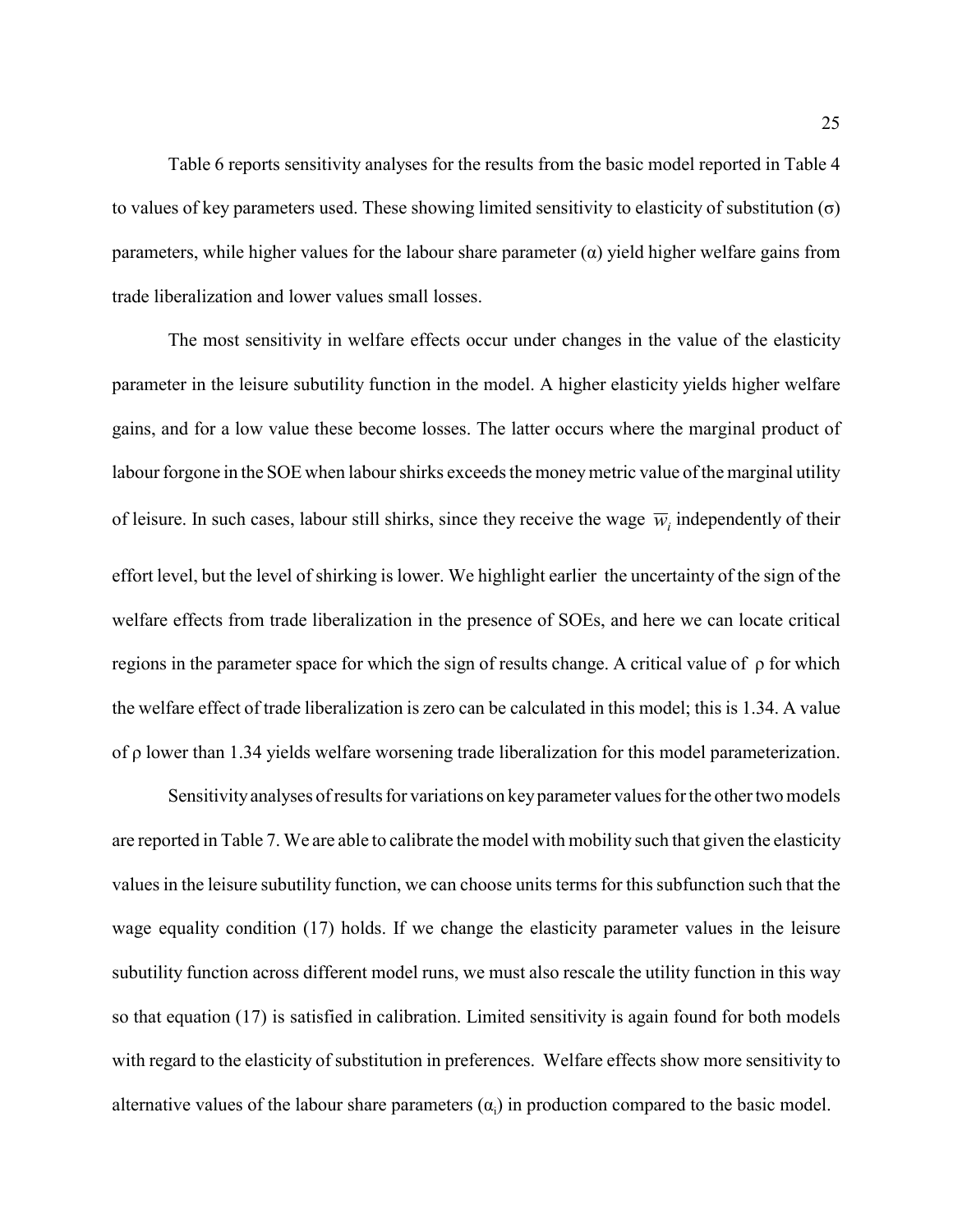**Table 6 Parametric Sensitivity Analyses of Results on Trade Liberalization for the Basic SOE Model**

|                                                                       | <b>Welfare Change</b><br>(Hicksian EV as<br>$%$ of income) | % Change in<br>Imports | % Change in<br><b>Shirking</b> | % Change in<br>effort |
|-----------------------------------------------------------------------|------------------------------------------------------------|------------------------|--------------------------------|-----------------------|
| Central Case                                                          | 4.7                                                        | 3.2                    | $-60.8$                        | 30.8                  |
| High goods elasticity ( $\sigma$<br>$=2.4$                            | 4.9                                                        | 9.1                    | $-60.8$                        | 30.8                  |
| Low goods elasticity ( $\sigma$<br>$=0.6$                             | 4.5                                                        | 0.0                    | $-60.8$                        | 30.8                  |
| High labour product<br>share $(\alpha = 0.8)$                         | 10.0                                                       | 3.2                    | $-14.8$                        | 22.3                  |
| High leisure elasticity<br>$(p = 2)$                                  | 11.1                                                       | 3.2                    | $-60.8$                        | 30.8                  |
| Low leisure elasticity<br>$(\rho = 1)$                                | $-20.8$                                                    | 3.2                    | $-60.8$                        | 30.8                  |
| Critical leisure elasticity<br>for zero welfare effect<br>$(p=1.338)$ | 0.0                                                        | 3.2                    | $-60.8$                        | 30.8                  |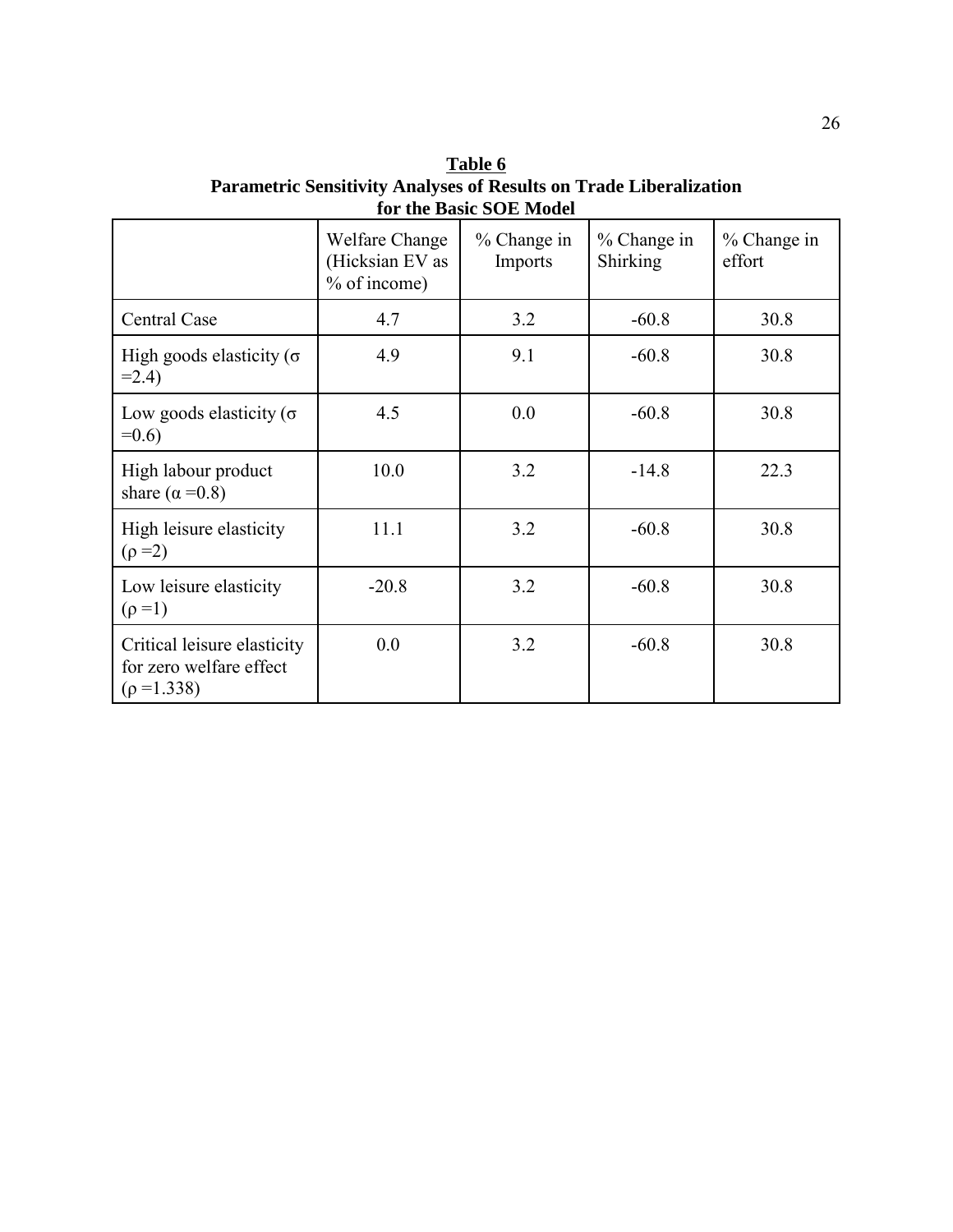| Table 7                                                                   |  |  |  |  |
|---------------------------------------------------------------------------|--|--|--|--|
| <b>Parametric Sensitivity Analyses of Results on Trade Liberalization</b> |  |  |  |  |
| for SOE/Private Enterprise Model                                          |  |  |  |  |

|                                                      | <b>Welfare Change</b><br>(Hicksian EV as %<br>of income) | % Change in<br>Imports | $%$ change<br>in Shirking | % Change in<br>effort |  |  |  |  |
|------------------------------------------------------|----------------------------------------------------------|------------------------|---------------------------|-----------------------|--|--|--|--|
|                                                      | <b>SOE/Private Enterprise Model</b>                      |                        |                           |                       |  |  |  |  |
| <b>Central Case</b>                                  | 4.2                                                      | 4.0                    | $-60.7$                   | 30.8                  |  |  |  |  |
| High goods elasticity<br>$(\sigma = 2.4)$            | 4.6                                                      | 46.3                   | $-60.7$                   | 30.8                  |  |  |  |  |
| Low goods elasticity<br>$(\sigma = 0.6)$             | 4.0                                                      | $-17.3$                | $-60.7$                   | 30.8                  |  |  |  |  |
| High labour product<br>share ( $\alpha$ =0.8) in SOE | 4.9                                                      | 7.3                    | $-44.0$                   | 22.3                  |  |  |  |  |
| Low labour product<br>share $(\alpha = 0.5)$ in SOE  | 3.6                                                      | 1.3                    | $-75.0$                   | 38.1                  |  |  |  |  |
| <b>Model SOE/Private Sector Mobility</b>             |                                                          |                        |                           |                       |  |  |  |  |
| Central Case                                         | 1.3                                                      | $-4.5$                 | 54.5                      | 31.6                  |  |  |  |  |
| High goods elasticity<br>$(\sigma = 2.4)$            | 1.66                                                     | 39.1                   | $-54.5$                   | 31.6                  |  |  |  |  |
| Low goods elasticity<br>$(\sigma = 0.6)$             | 1.1                                                      | $-26.5$                | $-54.5$                   | 31.6                  |  |  |  |  |
| High labour product<br>share ( $\alpha$ =0.8) in SOE | 2.9                                                      | 7.8                    | $-37.3$                   | 21.6                  |  |  |  |  |
| Low labour product<br>share $(\alpha = 0.5)$ in SOE  | $-1.8$                                                   | $-37.7$                | $-79.8$                   | 46.3                  |  |  |  |  |
| High leisure elasticity<br>$(p=1, \psi=23.8)$        | 5.8                                                      | 26.2                   | $-52.7$                   | 30.5                  |  |  |  |  |
| Low leisure elasticity<br>$(p=1.3, \psi=6.3)$        | 3.2                                                      | 4.7                    | $-53.9$                   | 31.2                  |  |  |  |  |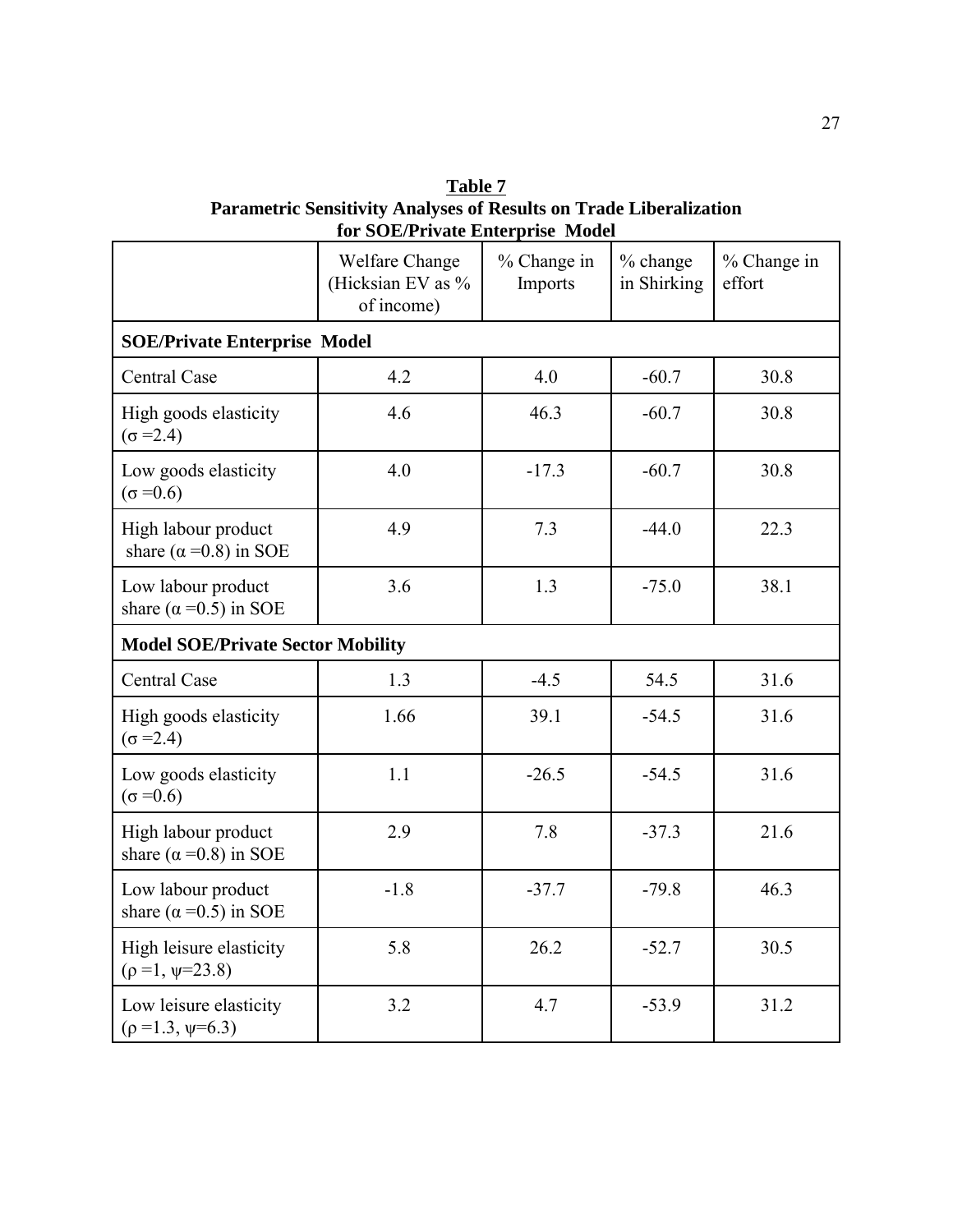## **4. CONCLUSION**

In this paper we analyse the impacts of trade liberalization in economies with State Owned Enterprises (SOEs), motivated by both the lack of literature on this topic, and its importance for work on developing and transition economies. SOEs are modelled as controlled by the members of the enterprise who set output levels and shirk while facing fixed output prices and wage rates set by government. Enterprise members must collectively meet the budget constraint that the value of sales must equal their wage bill plus an exogenous enterprise commitment to the state budget. Once this constraint is met, labour can shirk either through reduced on the job effort (leisure), or through moonlighting to second jobs in the private sector.

Three alternative formulations of equilibria in SOE economies are explored, including numerically using data for Vietnam. In these, trade liberalization can produce effects opposite to those found in conventional competitive models; such as increasing rather than reducing the output of the import competing SOEs, and potentially changing the sign of the impacts on trade flows and welfare, even in the small open economy case. Our results point to sharply larger welfare impacts from trade liberalization in SOE models than is the case in conventional competitive models, because the initial departures from Pareto optimality in SOE economies can be large. In such cases our results suggest that trade liberalization can act to discipline the shirking associated with these inefficiencies.

The broad implication we draw from our analyses is that to assess policy initiatives, in developing and transition economies, such as trade liberalization, without explicitly recognizing the role that SOE's can play may be misleading. This is especially the case where such enterprises account for a significant portion of economic activity.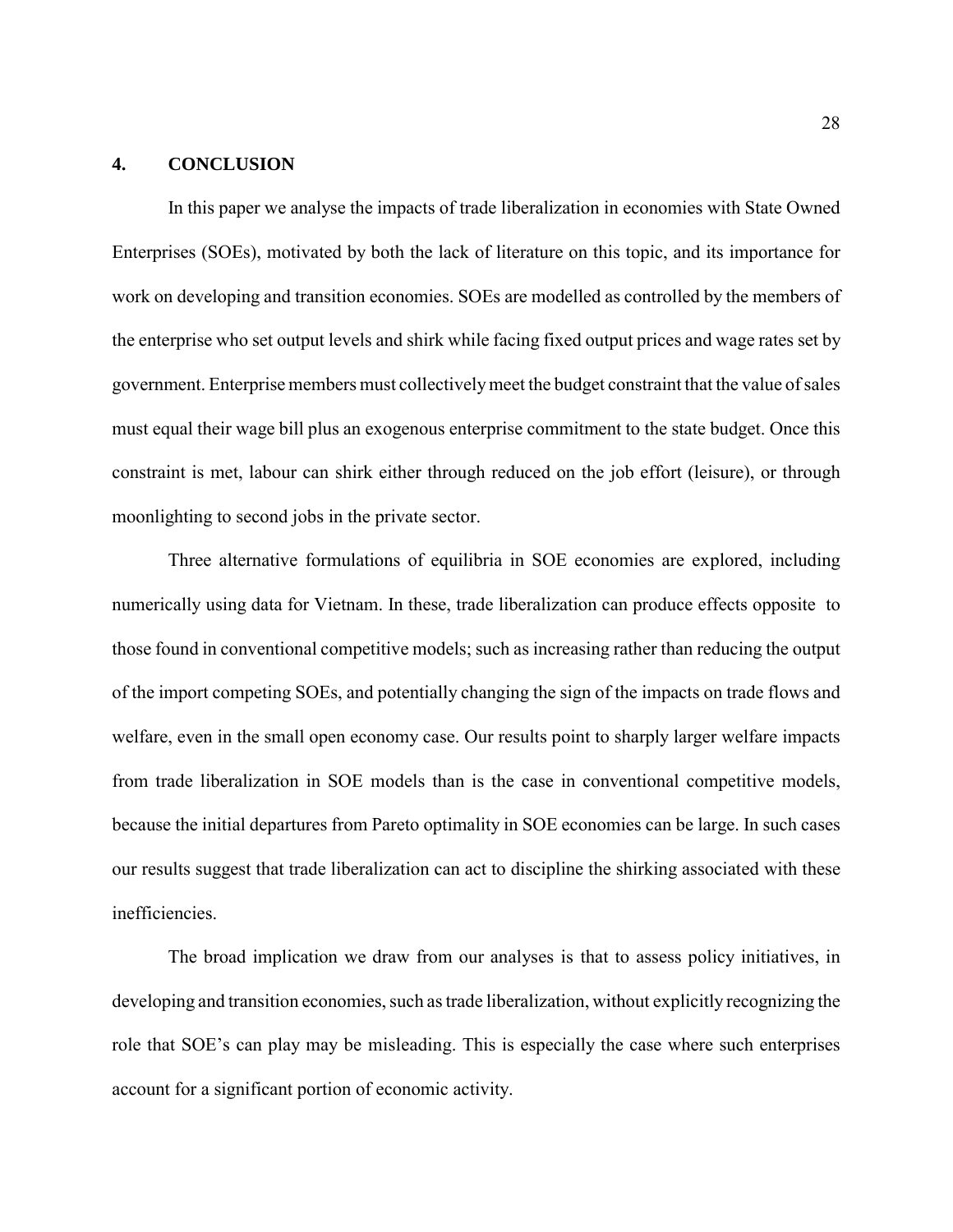## **5. REFERENCES**

Bai C. E. and Y. Wang (1998), "Bureacratic Control and the Soft Budget Constraints", *Journal of Comparative Economics*, Vol. 26, No. 1, March, pp 41-61.

Bennett, J.T. and M.H. Johnson (1979), "Public versus Private Provision of Collective Goods and Services: Garbage Collection Revisited", *Public Choice*, Volume 34, No. 1, pp 55-63.

Boardman A.E. and A.R. Vining (1989), "Ownership and Performance in Competitive Environments: A Comparison of the Performance of Private, Mixed, and State Owned Enterprises", *Journal of Law and Economics*, Vol 32, pp 1-33.

Caves D.W. and L.R. Christensen (1980), "The Relative Efficiency of Public and Private Firms in a Competitive Environment: The Case of Canadian Railroads", *Journal of Political Economy*, Vol 88, pp 958-76.

Chan, N., Ghosh, M. and Whalley, J. (1999), "Evaluating Tax Reform in Vietnam Using General Equilibrium", Research Report # 9906, Department of Economics, University of Western Ontario, Canada.

Dong X.Y. and G.K. Dow (1993), "Does Free Exit Reduce Shirking in Production Teams?", *Journal of Comparative Economics*, Vol. 17, No. 2, June, pp 472-84.

General Statistical Office (1996), *Statistical Yearbook 1995, 1996,* Ministry of Finance, Government of Vietnam.

General Statistical Office (1996), *Statistical Yearbook of Labour-Invalids and Social Affairs 1995*, Ministry of Finance, Government of Vietnam.

General Statistical Office (1996), *Vietnam in Transition to Market-oriented Economy*, Ministry of Planning and Investment, Vietnam.

Groves T., Y.M. Hong, J. MacMillan, and B. Naughton (1994), "Autonomy and Incentives in Chinese State Enterprises", *Quarterly Journal of Economics*, Vol, 109, No. 1, pp 183-209.

Jefferson, Gary H. and Inderjit Singh (eds, 1999), *Enterprise Reform in China: Ownership, Transition, and Performance*, World Bank, Research Publications.

Mansur A.H. and J.Whalley (1984) "Numerical Specification of Applied General Equilibrium Models: Estimation, Calibration and Data" in H.E. Scarf and J.B. Shoven (eds.) *Applied General Equilibrium Analysis*, Cambridge University Press.